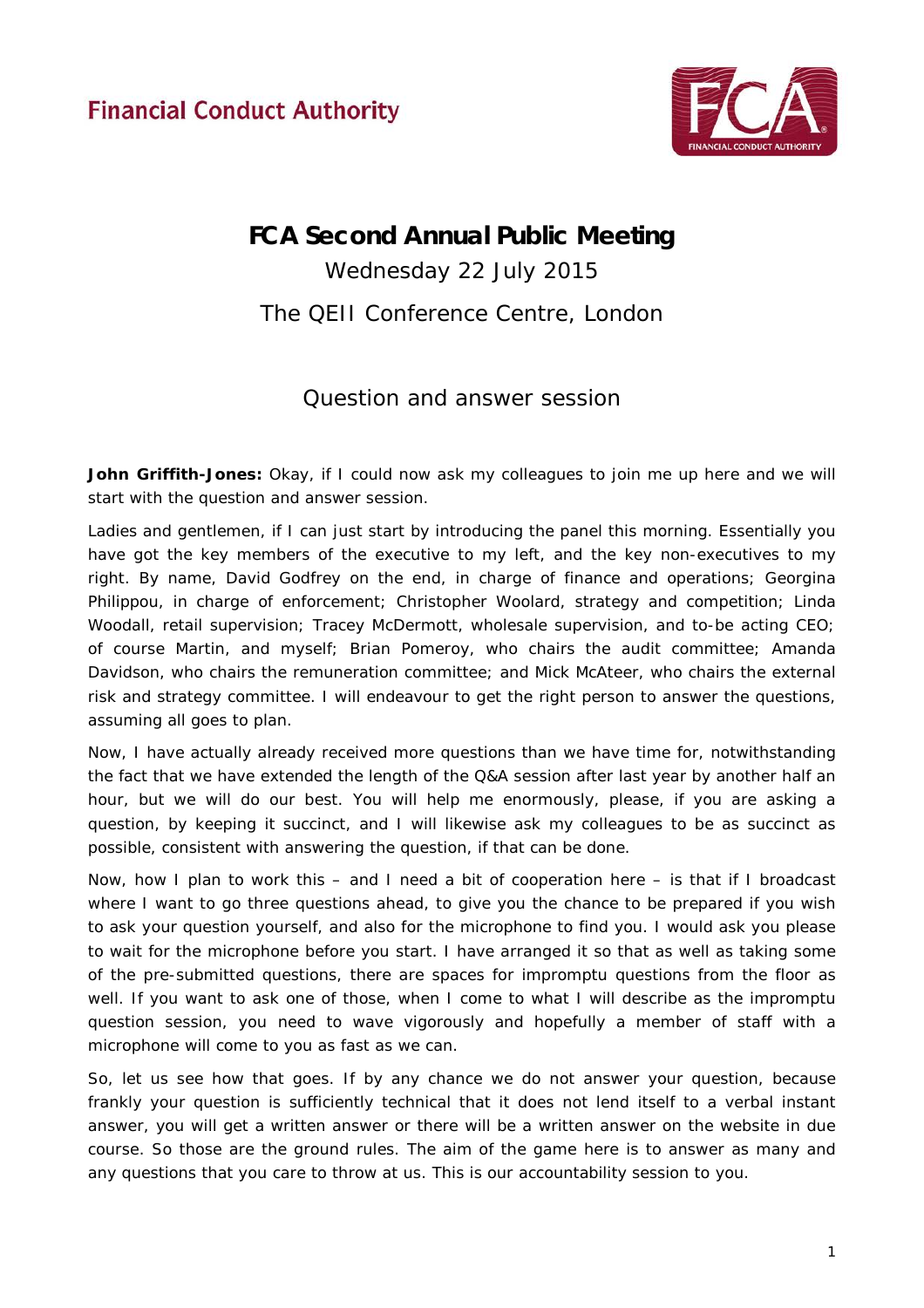For the first three questions, there is a question from Mr Laurent Chauvet, there is a question from Mr Chris Clarke, and there is a question from Mr Roland Baker. I would like to try and take those in that order. Is Mr Chauvet in the room? I will read his question out. It is about the pensions market.

'The pace of reforms in the pensions area is very slow, however pension charges are very high and highly inflexible. This is primarily due to the actuarial profession having a virtual monopoly on pension-related work and related advice. Often, actuarial firms pay themselves handsomely at the expense of beneficiaries and do not provide any value. The issue is very similar to that of fat-cat salaries that bankers used to award themselves a few years ago: high reward for poor performance, as well as closed shop. When will you be reforming the pensions market to open it up to a wider range of other professions, such as, for example, accountants? Note that in many other countries, pension funds are run by accountants.'

That is the question; I am reading these trying to put myself in the position of Mr Chauvet, who I hope would admire the way I have asked his question for him. But the answer comes from Martin.

**Martin Wheatley:** Well, I think the first point I would make is that whilst the pension reforms in the pension area may have historically been slow, I do not think anybody would argue that today it is slow. So we saw the previous year's Budget, the announcement of the introduction of flexibility in the annuity market; that is a significant change for the industry. The government have announced in the most recent Budget allowing a little bit longer for the resale of annuities in the secondary annuity market. So clearly there are changes coming through very fast. There are concerns, and I appreciate that there are concerns, about the costs of pensions, and particularly that relatively small percentages taken out each year will have the effect of eroding the power of pensions over time. We have seen already the introduction of a fee cap on workplace pensions. We have done our own significant work on the sale of annuities to look at whether people are getting good value. The government have announced that they will be doing further work to look at whether further caps are required on pensions in the accumulation phase, not just the de-cumulation phase of pensions. So there is significant work being done in those areas.

In terms of opening up the market to other players, the rules are Department of Work and Pensions (DWP) rules on the use of actuaries in valuations, and so clearly that is a part of the whole value chain that is not within our direct control, but it is something for DWP to look at. But I would argue that, notwithstanding the question, I think we are seeing significant change. I do not think the pace of change is slow. I think there is more work too, but this part, of all financial services, this is the part that is undergoing the most radical transformation, and focus on fees is going to be a key part of that transformation.

**John Griffith-Jones:** Thank you. Mr Clarke, on crowdfunding, is me. Mr Clarke asks as follows: 'Loan-based crowdfunding, also known as P2P lending or marketplace lending, is increasingly attracting institutional money. Some commentators have suggested this might relegate individual consumers to second-tier members on the platforms, as the marketplaces become more reliant on institutional funds. In light of its operational objective of promoting effective competition in the interests of consumers, is the FCA concerned about this development, and does it have any plans to help promote further competition in this sector for ordinary consumers?' And I think the best person to answer this is Chris Woolard.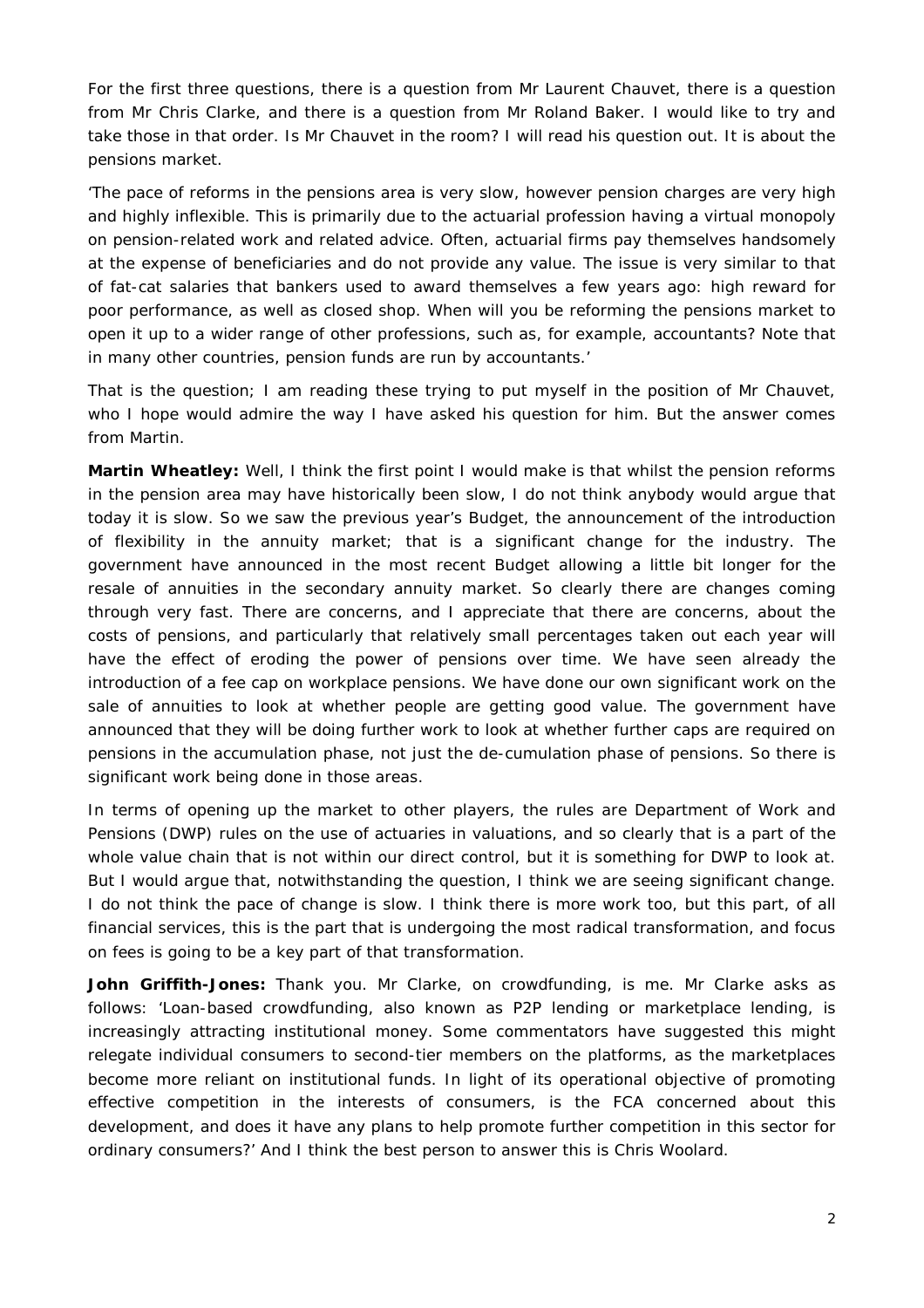**Christopher Woolard:** Thanks John. The emergence of institutional investors in the crowdfunding space is an interesting development in itself. It gives a sense that crowdfunding is becoming more mainstream, it is becoming more mature as a market. This is obviously an area where we have had to really strike a balance between how far we foster competition, how far we encourage new business models to grow, whilst also having protections in place for individual consumers who might be investing. What we have observed so far is a pretty positive overall picture, I think. So we have seen growth in the industry since it became regulated by us. There is a choice of credit facilities to particularly small businesses, but also ordinary consumers, and albeit with a different risk mix we are also seeing a choice of somewhat higher returns for investors than maybe more mainstream products that they could choose. Like every sector that we regulate though, we have to keep our rules under review, specifically in this area of, 'Are there conflicts of interests?' Our conflict rules already apply in crowdfunding, so if there was a case that one group of investors was being favoured over the interests of another that is obviously something that we would be concerned about.

From a supervision point of view, there are a relatively small number of investment-based crowdfunding firms at the moment. They do get some additional attention from us, so we look at them about every six months or so and look at how their business models are operating. At the moment I think generally in the crowdfunding space we're seeing developments, and what we're trying to do is keep a watching brief there rather than planning to immediately move on any of our rules.

**John Griffith-Jones:** Thank you. I am about to go to Mr Baker, but Mr Baker, just before I do that, after that I am going to take two questions from the floor, so if whilst Mr Baker is asking his question those of you who want to ask questions signal, and after that I am going to have a section on interest rate hedging products, and there are many people who want to ask questions, or want to ask questions on that, so if you could not put your hand up for the general questions, I promise you we are coming to a session on that after we have taken the two unprepared questions from the floor. But first of all, Mr Baker.

**Roland Baker:** Thank you, Mr Chairman. My name is Roland Baker, I am a member of the public from Luton, and I declare my interest as a member of the Yorkshire Building Society. With regard to the fines on the Yorkshire Building Society, these were paid by the members. How is regulatory oversight improved by fining members, or indeed shareholders, for the misconduct of the management, as opposed to fining the management?

**John Griffith-Jones:** A question which, of course, has general application beyond the Yorkshire Building Society. Georgina.

**Georgina Philippou:** Thank you. That is a very fair question that raises all sorts of interesting issues, some of them philosophical, some of them practical. The way that it works in reality is quite simple. I think everyone knows that we can take action against firms and action against individuals, and essentially who pays the fine is the person that we found guilty of the misconduct. So if we have investigated a firm and found it guilty of misconduct, it pays the fine. We do not expect the managers to put their hands in their pockets to pay that fine. If we take an action against individuals, they pay the fine, and we do not expect the firm to stump up for their financial penalty. So in essence, in real life, it is that simple.

When it comes to cases against Yorkshire, we have taken a couple of cases, so there is a four million pound fine for the way it treated its mortgage customers. There was also a £1.4 million fine for breaches in its financial promotions. In both of those cases, it was the firm that we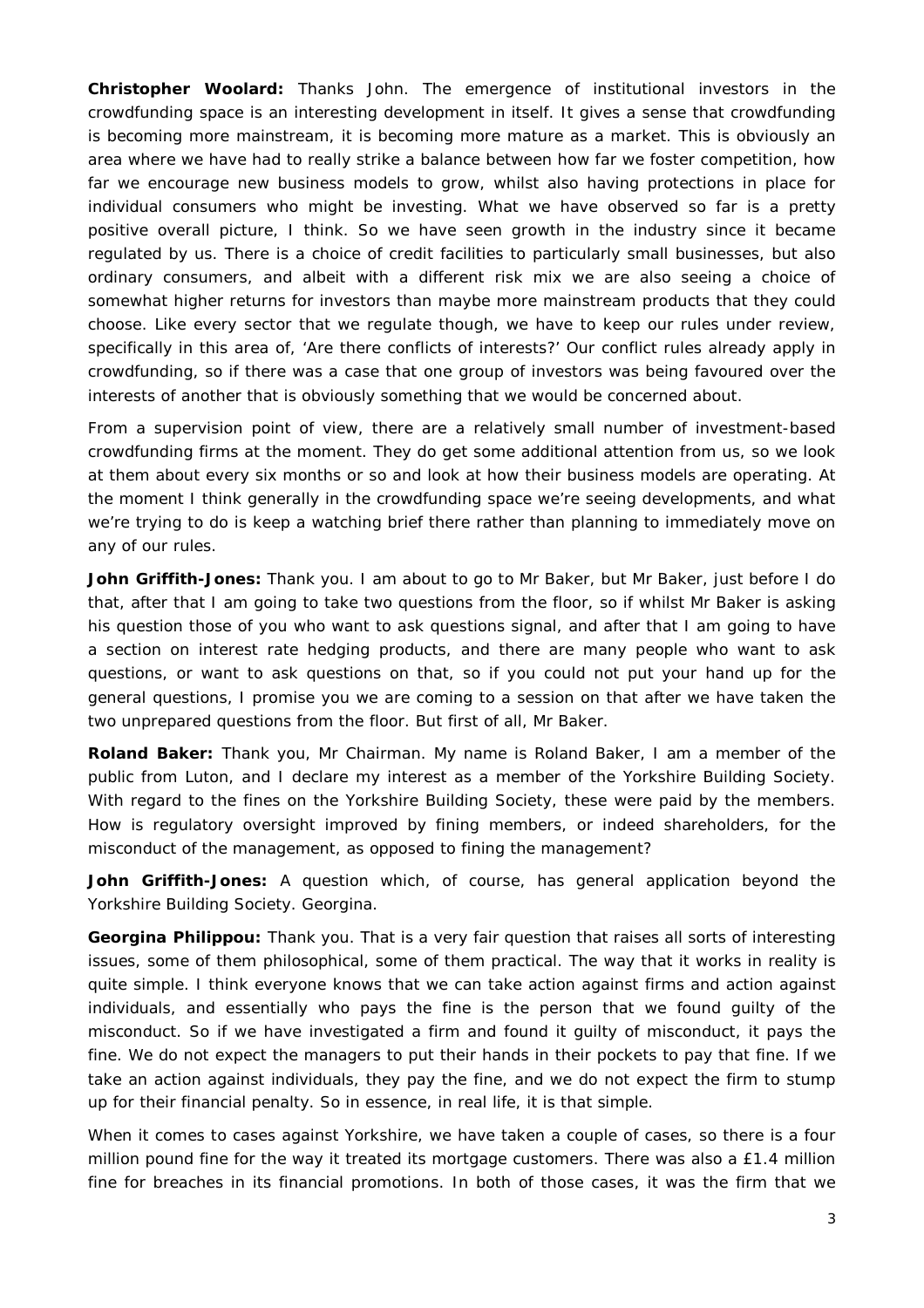found had committed the misconduct, rather than any particular individual or groups of individuals. So it was the firm that paid the financial penalty. In order for individuals to pay the financial penalty, we have to investigate them and find that they committed misconduct, and essentially what that means for individuals is that either individually they are responsible for the misconduct, or that they are knowingly concerned in the misconduct. We did not make any such findings in terms of Yorkshire. I think we have been honest in the past about saying that cases against individuals are very challenging, and there are a couple of things that will make life easier in terms of at least starting cases against individuals in future, and they are tied up with the Senior Managers Regime, which Martin mentioned in his opening remarks. So the Senior Managers Regime will give us statements of responsibilities, it will give us responsibilities maps. So some of the things that we have been struggling with in terms of finding out who is responsible for what, the Senior Managers Regime will help. The remuneration code will also align senior manager awards with the risks run by firms. So things will be different in those respects in the future.

John Griffith-Jones: Thank you Georgina. Now I am looking for questions from the floor, and there is somebody waving his pamphlet here, and a lady in the second row, also waving a pamphlet. This is going to become a trend, I fear. I have caught the eye of the gentleman there for the next time we open up.

**Michael Mason-Mahon:** Good morning, ladies and gentlemen. Please allow me to introduce myself: I am Michael Mason-Mahon.

I have introduced you before as the Financial Comedy Act, and a bad act at that. This year you have exceeded yourself with scandal after scandal. Is it now the Financial Crime Academy, one has to ask? Because the way that you behave to information supply concerning board of directors is atrocious. We came to you, when you first started, like we went to the FSA, questioning, 'What does it take to turn around and get rid of a director who is a complete failure and does not adhere to the rules and regulations?' We have HSBC Bank that laundered drug cartel money for over ten years. What have you done about the board of directors? Absolutely nothing.

We have now a situation where Mr Wheatley has decided he would cross swords, and the City does not want him and the Chancellor does not want him. But I have just written to him this week, turning round and showing the negligence of the board of directors of Lloyds, who have manipulated the situation. You fined them £4.25 million two years ago for failure to adhere to customers and address their complaints, yet two years later you expect the shareholders to pick up a £1.65 million fine because these boards of directors have refused not only to act within the Principles, where they are supposed to act with integrity, with due care and diligence. Mr Wheatley cannot even use the decency to respond.

Are you the worst joke that has ever happened to the financial sector in the UK? My concern is: how can the public have any faith in an organisation where we fetch complaints to you and you ignore us? You are so secretive; MI6 looks more open. Your directors – sorry, you like to be executives, not directors – half of you cannot even go into each other's meetings, because it is a conflict of interest.

Can you possibly answer me one simple question? Why should we have any faith in you? Would it not be better for the Chancellor to go to Belmarsh Prison and see if anybody wants the vacancy? But the people in Belmarsh have a bit more integrity. With that in mind, will you turn around and tell this audience, and tell the public, what does it take to turn around and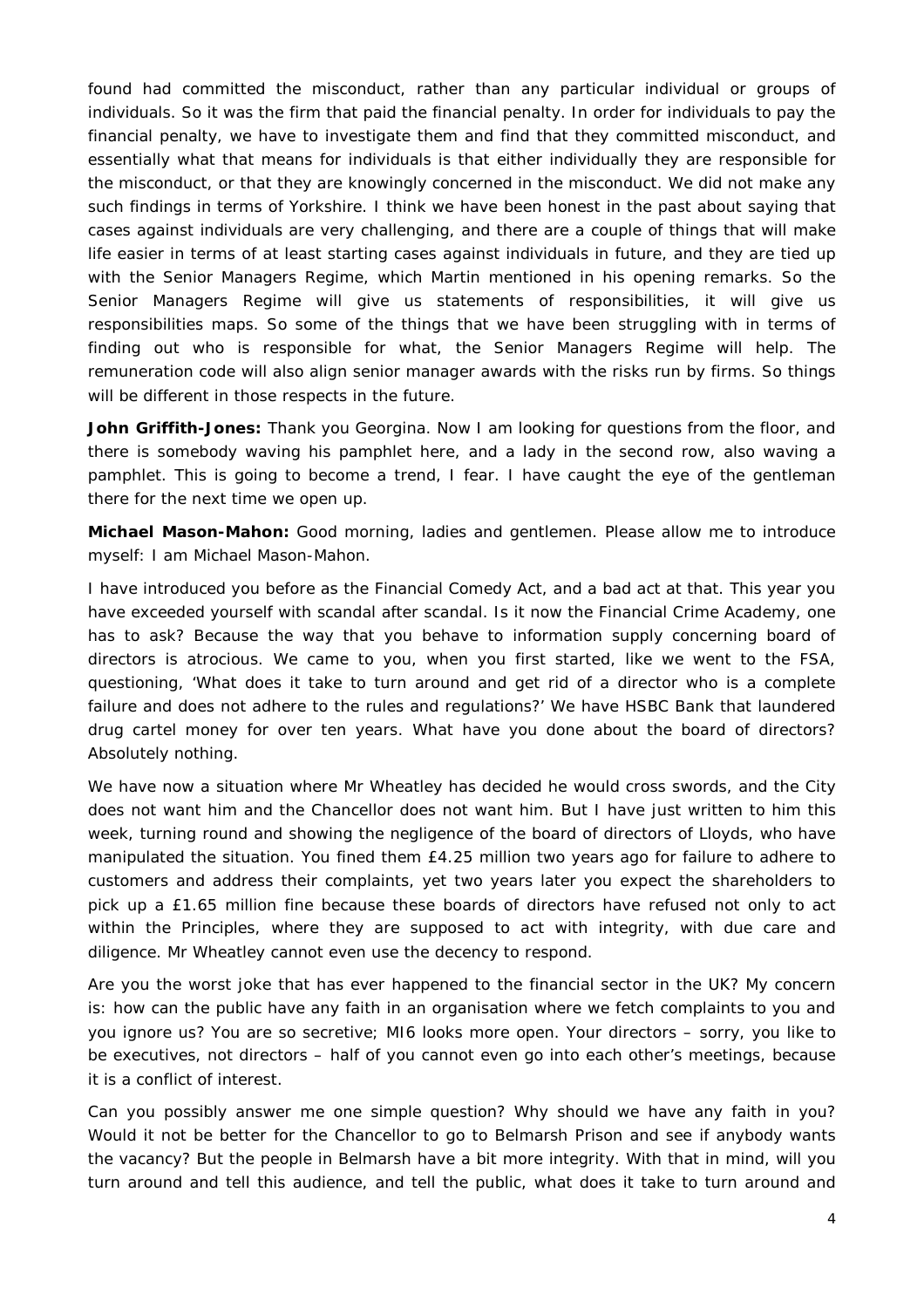strip a director if they are laundering drug cartel money, if they are cheating costumers? What does it actually take, gentlemen?

**John Griffith-Jones:** Thank you, Mr. Mason. Martin, can you answer?

**Martin Wheatley:** I will answer one simple part of the question. What does it take? It takes evidence. I think one of the points I made earlier about the Senior Managers Regime is to place clear accountability with individuals. We have not had that regime across all parts of organisations in the past. You made a number of other comments on why we do not listen to information brought to us. We do. We take it very seriously. We use that as a source of information. We are secretive about it because we have to be secretive about it. There is an important piece of legislation about the protection of whistle-blowers. People who come forward with information have to have their identity and the information they bring forward protected; therefore, we will not go back and disclose information about how information is brought to us. What you describe as secrecy is actually us managing the protection of the individuals that bring information to us. I am sorry, I am finding it quite hard to work out how I would answer a lot of your questions.

**Michael Mason-Mahon:** In this document you produced, there is [inaudible] to protect and enhance the integrity of the UK financial system. Does this belong in the BBC's fiction department? If you are protecting the consumers, God help us! And if you are enhancing the integrity of the UK financial system, when you have so many directors that are being paid millions of pounds for failure, and these organisations turn around and not only are willing to commit criminal acts around the world, but they are able to cheat their own costumers. And please, you cannot turn around and tell us that we have to put up with your behaviour. You are supposed to protect us. Well, who is going to protect us from you?

**Martin Wheatley:** It is a convenient argument, but you are ignoring the facts. We have over the last few years had over £20 billion worth of redress returned to investors on their behalf, because of PPI misselling. We have achieved £457 million returned to investors because of credit card protection missales, £2 billion returned to small businesses because of interest rate hedging product sales, 53% reduction in complaints on payday loans because of the activities that we have taken there, a 50% reduction in the number of complaints on credits broking because of the work that we have taken there. You are ignoring the facts.

**Michael Mason-Mahon:** I am not ignoring the facts. The fact is you have never prosecuted or removed the board of directors from HSBC, where they not only turned around and laundered drug cartel money for over ten years, but they also give financial assistance to Iran for helping terrorists into the financial system. [Inaudible] the information we supplied you are lies [inaudible]. You did nothing.

**John Griffith-Jones:** Sir, I think we have heard your points. I fear we are not going to persuade you in this open session, but you have made your point. I think it is time we take the lady's question.

**Rebecca Collings:** Hi. My name is Rebecca Collings and I am speaking on behalf of Connaught Series 1 Income Fund Liquidation Committee. There is quite a few of us here, so you will probably hear a bit more.

I was here a year ago to ask if the FCA will work towards getting redress for investors in that fund. Since then you hosted negotiations with Capita, but we feel they were doomed from the start because the FCA intimated you were unlikely to issue a restitution order. Unfortunately,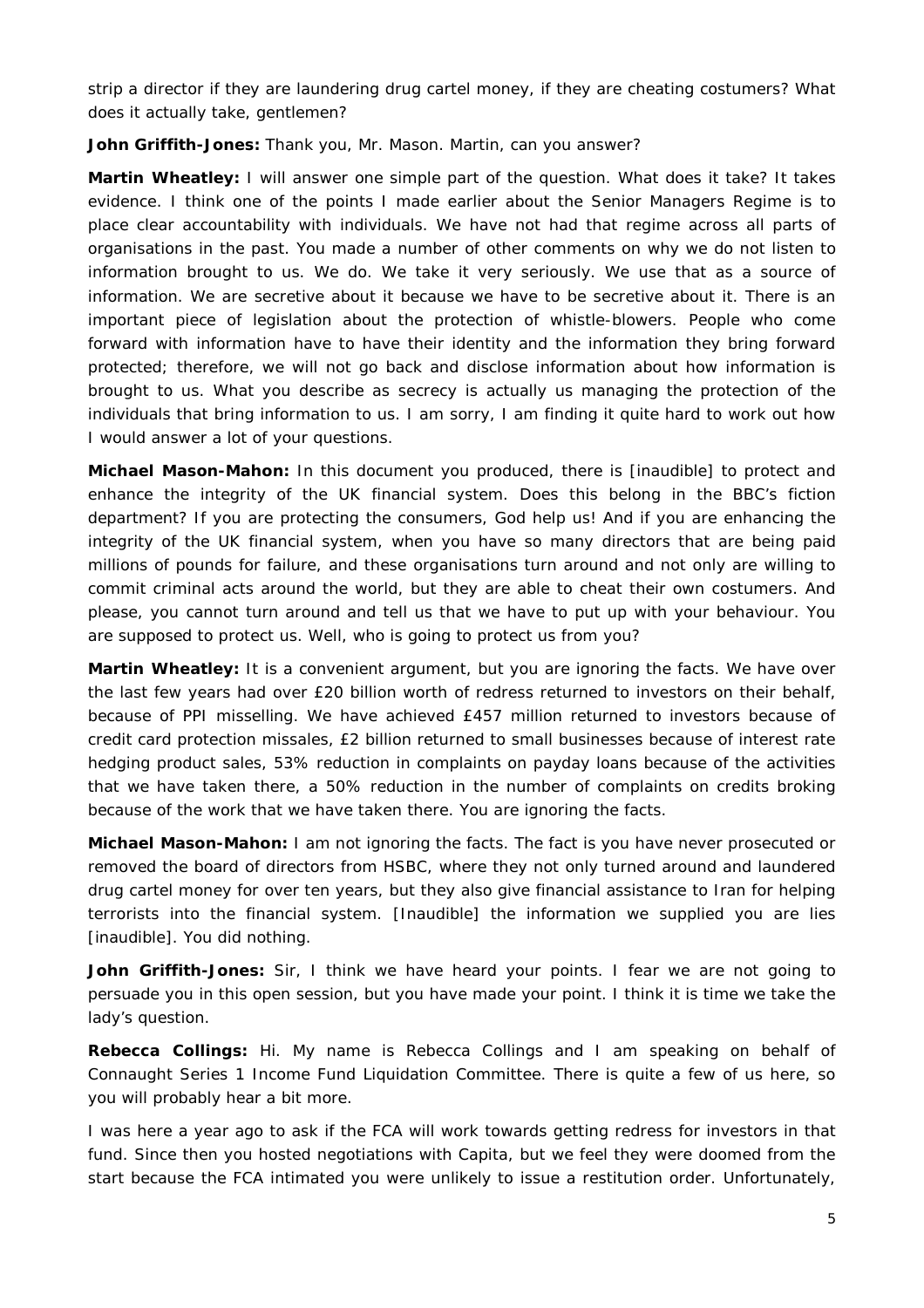they have ended in failure, as we understand it, but there are not absolute facts available to us. The FCA walked away from the deal. Three years have passed since the Connaught fund was suspended and an investigation is now proposed. It will take two years allegedly, something we suggested back in October 2012. Can you now make any undertakings to the fact that I can come to next year's meeting and thank you for making some steps towards getting our money back?

**John Griffith-Jones:** Thank you. Georgina.

**Georgina Philippou:** I think what has happened in Connaught has caused serious distress to lots of investors, and I am sure there are some of them in this room today. Which is why we have put considerable resources, considerable time and effort, into trying to get to what we think might be the right consumer outcome. That is why we engaged in discussions. We thought that those discussions would end up with something that was good for investors, but the discussions became very prolonged, they were put back more than once and we had to come to the conclusion that those discussions would not achieve what we thought they might achieve.

Having tried that, our options are limited, and as you rightly noted we have announced investigations into two of the operators of the Connaught Scheme, into Capita and Blue Gates. It is difficult to say how long investigations will take. We start this one knowing a bit more than we often do at the very beginning of an investigation. So we will do our investigation. If appropriate, we will use our enforcement powers, and if appropriate our restitution powers. But it is relatively early days yet to make any promises, but we continue to pursue this as seriously as we did when we were in discussions with the firms.

**John Griffith-Jones:** Okay. I am now going to take interest rates hedging products. The best thing for me to do is just to give you a flavour. I have got questions A through H from various people here, some quite short, some quite long. If I just give you a selection and also the names of the people so they know their question has been considered.

I have one from Jackie Roberts: 'I would like to ask about the regulation of sales of IRHPs, and the review into misselling of IRHPs to SMEs. I am an affected business owner.' From John Gary: 'Why, why, why did the FCA collude with the banks to dismiss the claims of address by small businessmen in respect of IRHP misselling?' I have a long letter from a man called Keith Bates, who feels that he was sold an inappropriate product. I have a comment from a Mr James Richardson: 'What is being done to insure the victims of wrongdoings are being compensated?' From Fleur Conway: 'The shortcomings of the FCA review with particular regard to the missale of hidden swaps.' And a comment from Mr Bob Hamlin: 'How does the FCA insure that the independent reviewer undertakes his role in protecting the public interest in achieving fair outcomes for victims of IRHP misselling?'

The best way that we can handle this is if I ask Martin to give an overview of this, and then I will open it up to the questions specifically of IRHP.

**Martin Wheatley:** Thank you. I realise this is a difficult topic and I know the strength of feeling for many people who feel that they were inappropriately sold, misled, mis-sold products. We launched the review over two years ago now following on from a number of complaints that have been coming in over a reasonably long period of time from people who had taken out loans in a period typically around 2007/2008, and alongside those loans had taken some form of interest rate protection. At the time, that interest rate protection was taken. We were looking at interest rates at 5%, 5.5% and going upwards. Clearly what we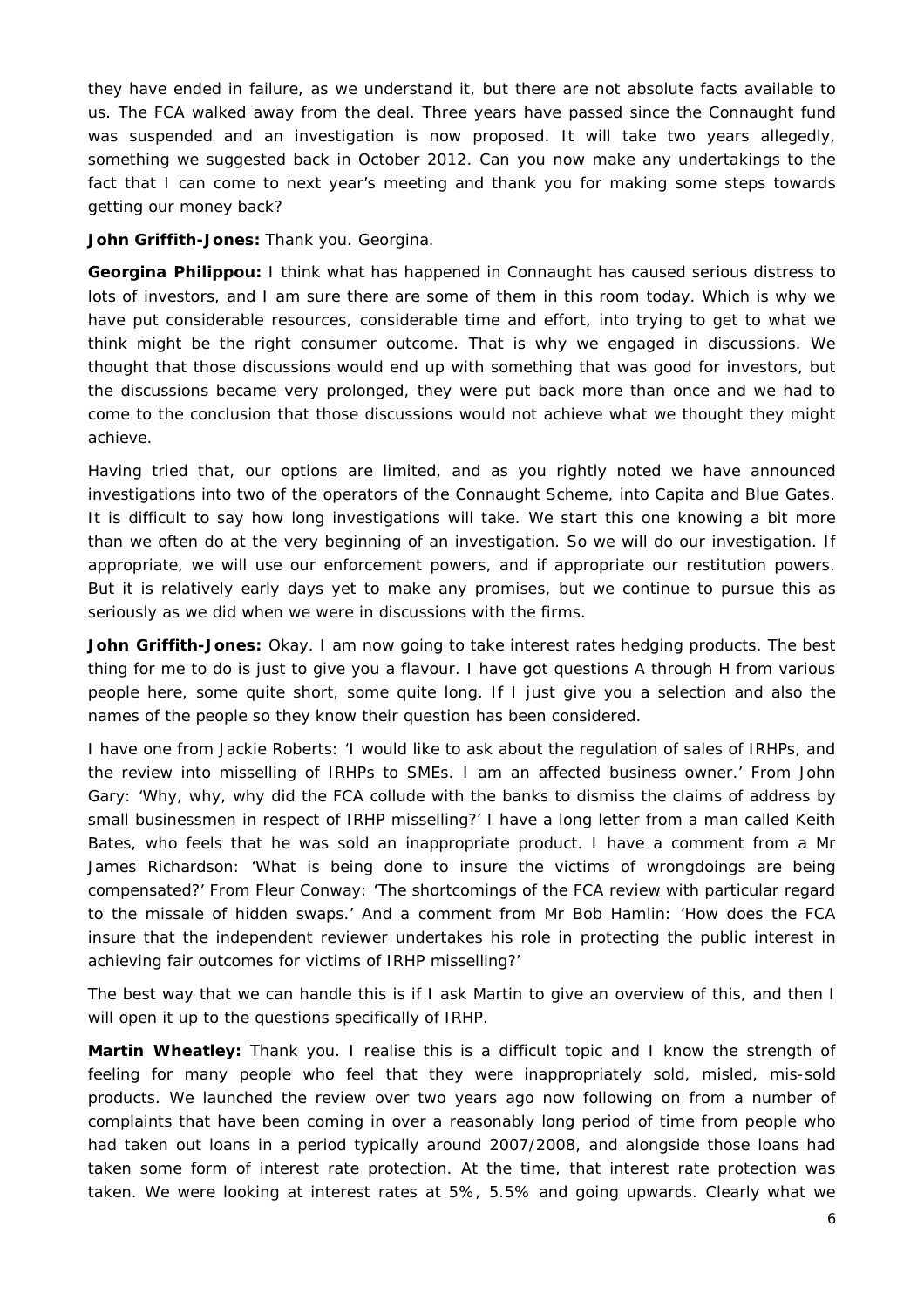have seen subsequently is an unprecedentedly low level of interest which has meant that those protection products have looked like very poor value, and in some cases significant cost to the individuals. We asked the banks to review the 30,000 sales of these products, and we entered into an agreement that they would conduct that review under the oversight of a skilled person; each bank would appoint a skilled person. The role of the skilled person was to insure, to our satisfaction, that the banks exercised proper skilled care and attention in carrying out that review.

That process has now been ongoing for two years. In terms of total amounts paid out, close to £2 billion pounds has now been paid out. All of the nine banks' part of the review have completed their sales reviews, and they delivered redress letters to the vast majority of customers. The banks have sent 17,000 redress determinations; 14,000 of these include a cash redress, 3,000 confirmed that the IRHP sale complied with our rules in the first place. So today, over 12,000 customers have accepted the redress offer. I am aware, however, that there are a number of people who consistently feel that the process has not worked well for them. Some of those have written to MPs, some of those letters have come to us. In each case, we have looked again as whether we feel the process failed and we have concluded that the process has not failed, the process worked as expected. I appreciate that is not a message that some people would like, but those are the facts as they stand, from our perspective.

**John Griffith-Jones:** Okay. That is the background. Does anyone wish to either challenge or further wish to talk about these? Let's take the first of you.

**Bob Hamlin:** Mr Chairman, my name is Bob Hamlin; I asked one of those questions. I am a small company; I was missold an interest rate hedging product by RBS bank. I went to the redress meeting, and it was determined that because of the telephone conversation that the RBS bank had, I would have bought this interest rate product anyway; 'Therefore, Mr. Hamlin, you are not going to get any redress.' Fine. We went through the bill procedure and, as I suspected and the bank conceded, the telephone conversation was fabricated. I brought this to the attention of our independent reviewer, KPMG, and I expressed my dissatisfaction having them make a decision based on this telephone conversation that was plainly false. Nothing happened.

I have since drawn it to the attention of the FCA, and to paraphrase you, you have written back to me and said, 'I do not know what you are winging about Mr. Hamlin. The good people of KPMG have been reviewing your case and have found everything hunky dory, so we do not know what you are on about.' My question to you is: what is it that I have to do, or that anybody else has to do, to insure that you scrutinise the role of independent reviewer? I understand why you put an independent reviewer in, because you cannot do everything, but I am not happy how it performed in my case. You, or they, have not addressed anything to my satisfaction, and I am not an unreasonable guy. If it helps, I can come to your offices on my expense to explain in vivid detail what has happened. I think Linda is going to be the person who answers: simply, what is it that I have to do to convince you to look at the role of the independent reviewer in my case and anybody else's case?

**Tracey McDermott:** Martin gave the broad explanation of what the scheme was set up to do, and the independent reviewers played an incredibly important part in that scheme. It is an enhancement to the way in which complaints are normally dealt with, because normally, our rules require that complaints are dealt with by firms and if you are unhappy with the outcome from the firm's determination you can take it to the Financial Ombudsman Service or to the courts.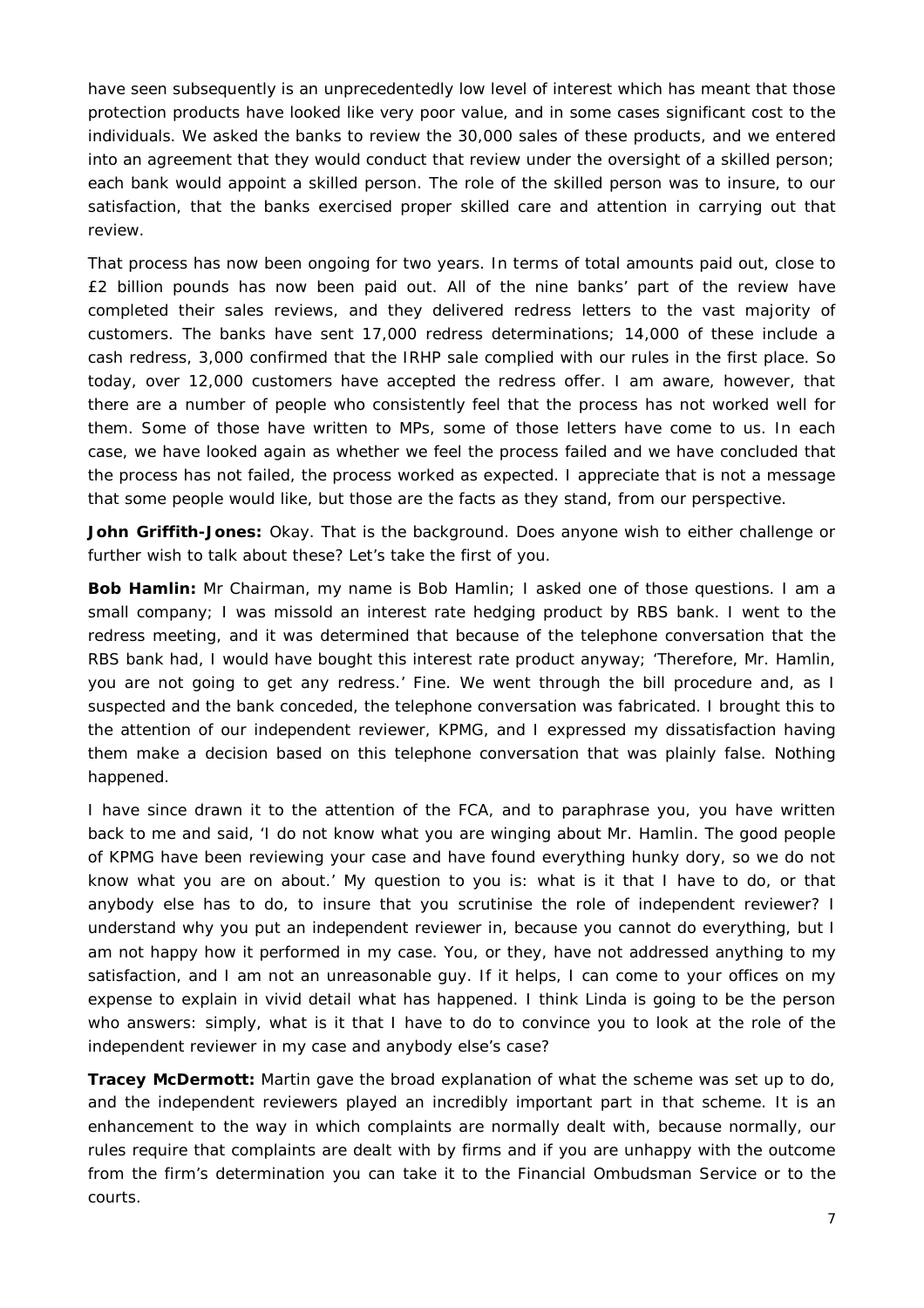In the case of interest rate hedging products, we introduce the skilled persons. We have set out in detail what they are required to do and we do regularly engage with them in terms of ensuring their independence. We cannot comment here on the individual specifics of your case. However, we absolutely expect the independent review as to look at the facts and to test the conclusions being reached by the banks. I am afraid, and I am sorry: if you are unhappy with the way the independent reviews have come out, then you have the right to take your case to the courts or to the Financial Ombudsman Service.

**Bob Hamlin:** You are not protecting my interests as a member of the public with that, and I am asking you to intervene because I have been done a misservice by the independent reviewer. Something has gone badly wrong, and I have only asked you to look at it. Let me come and see you. It will only take 20 minutes of my time with you. Take me up on it, please.

**Tracey McDermott:** The process, if you are unhappy with the outcome of the review, we are unable to change the outcome of the review.

**Bob Hamlin:** Oh, come on. Come on. Come on.

**Tracey McDermott:** The process is to take it through to the courts.

**Bob Hamlin:** You guys regulate these guys.

**Tracey McDermott:** We have looked at your complaint, we have written to your MP and I cannot talk about your complaint any further in a public forum.

**Bob Hamlin:** No, I am willing to meet you.

**Tracey McDermott:** You have written to us and we have responded to you.

**Bob Hamlin:** But you have not addressed my fundamental complaint. You have just fobbed me off saying the good guys at KPMG must know what they are doing.

**Tracey McDermott:** No, I have said that we are satisfied with the independent review scheme is appropriate and that if you are unhappy with the outcome then the way to take it forward is to take it through the courts.

**Bob Hamlin:** I will pass. I am not going to get an answer, so I will just pass it on to someone else.

**John Griffith-Jones:** Okay, can I take another. So, Mr Roe.

**Jeremy Roe:** My name is Jeremy Roe. I am the Chairman of a company called Ordinary People in Business, and we are the corporate identity of a campaign group called Bully Banks. I think what you have just seen is a vivid demonstration of the problem that our members encounter in quite large numbers. We have a member who has clear evidence of a fraudulent act; the response of the FCA is to stand back and wash their hands of it and push that member to try and deal with his bank, one of the largest corporations in the world, and with KPMG, and it is up to him to deal with his problem. That is not the function of a regulator.

What I wanted to say was that there is something quite special about interest rate hedging products, and that is that their value to the bank depends upon the risk which the customer is prepared to accept. The banks put the sale of these products into the hands of highly incentivised salespeople, and they sold them to people who knew nothing about them. The less the customer knows, the greater value to the sales person. In order to achieve the sale, the salespeople deliberately, systematically, repeatedly broke regulations which had been put in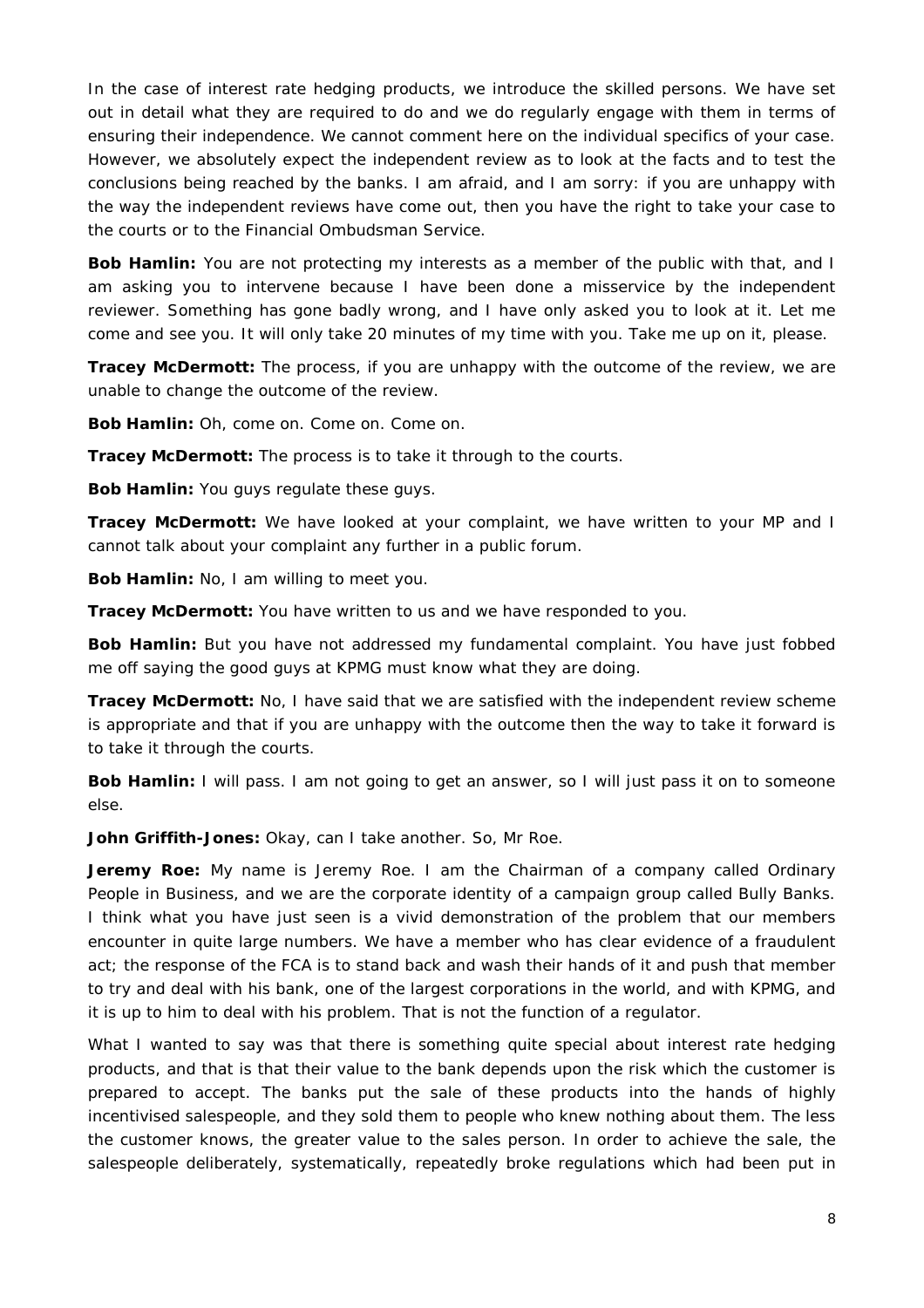place to protect the customers. The banks deliberately, systematically missold product, breaching a significant number of regulations.

We as a campaign group have taken advice from a criminal silk, which is that criminal offences were committed. The FCA is not interested; it is up to us as a campaign group. And I tell you, there are several hundred bank personnel who will face prosecution as a result of their activities.

Every member of the board should be aware of the great dissatisfaction that thousands of small business people have with the performance of the FCA redress scheme. In essence, the redress scheme allows the person who missold the product to decide whether it was missold and then to decide what compensation should be paid in the event of a sale. The FCA promised us – because this issue was raised back in June 2012 with the FCA, our concern about that fundamental flaw – that they would then put in place a skilled person who would participate in the decision process. That did not happen.

It was intended to happen; as of 17 January, the FCA put in place a scheme. As of 29 January 2013, that scheme was fundamentally altered and the role of the skilled person changed. We did not know about that until quite recently, and it changed that the skilled person is relegated to an observer of the bank's process.

The process is fundamentally flawed, and this is just a few items because there are so many I could talk for hours. The banks do not disclose the documents which they rely on to make their decision. We, the customer, have to disclose everything; the banks do not disclose anything. They do not even tell you the reasons they made the decision. When you appeal, you do not know what documents the banks relied on. You do not know what reasons they had for their decision.

The skilled person is remote from the process to the extent that if you appeal, the majority of the appeals take place with a skilled person sitting in the room who will not talk to you and who knows nothing about your case. The skilled person, if there was a skilled person involved in your review in your decision, does not even attend the appeal meeting.

Advice for the customer is discouraged by the FCA. In other words, they do not want you to have professional advice in the meetings, though many of the meetings are conducted by solicitors, by accountants, acting on the behalf of the banks.

I have got questions – that was an introductory statement. They are very simple questions. Can someone please tell me what is the aggregate value of the fines levied on the banks in respect of their deliberate, systematic breach of regulations in connection with the missale of interest rate hedging products? Can someone please tell me how many sales personnel guilty of multiple missale have had their status as approved people removed or cancelled? Can someone please tell me how many people have been prosecuted for the clear criminality, the criminal offences of many of the sales people involved in these actions?

Now, I have been to meetings with the Chairman and I have been to meetings with the Chief Executive of the FCA. They know my feeling. They know my argument. They know we are out there collecting evidence. Nobody has even bothered to pick up a phone and talk to us about what evidence we are gathering. They have that evidence; the questions are, 'What have you done about it in connection with those three items?'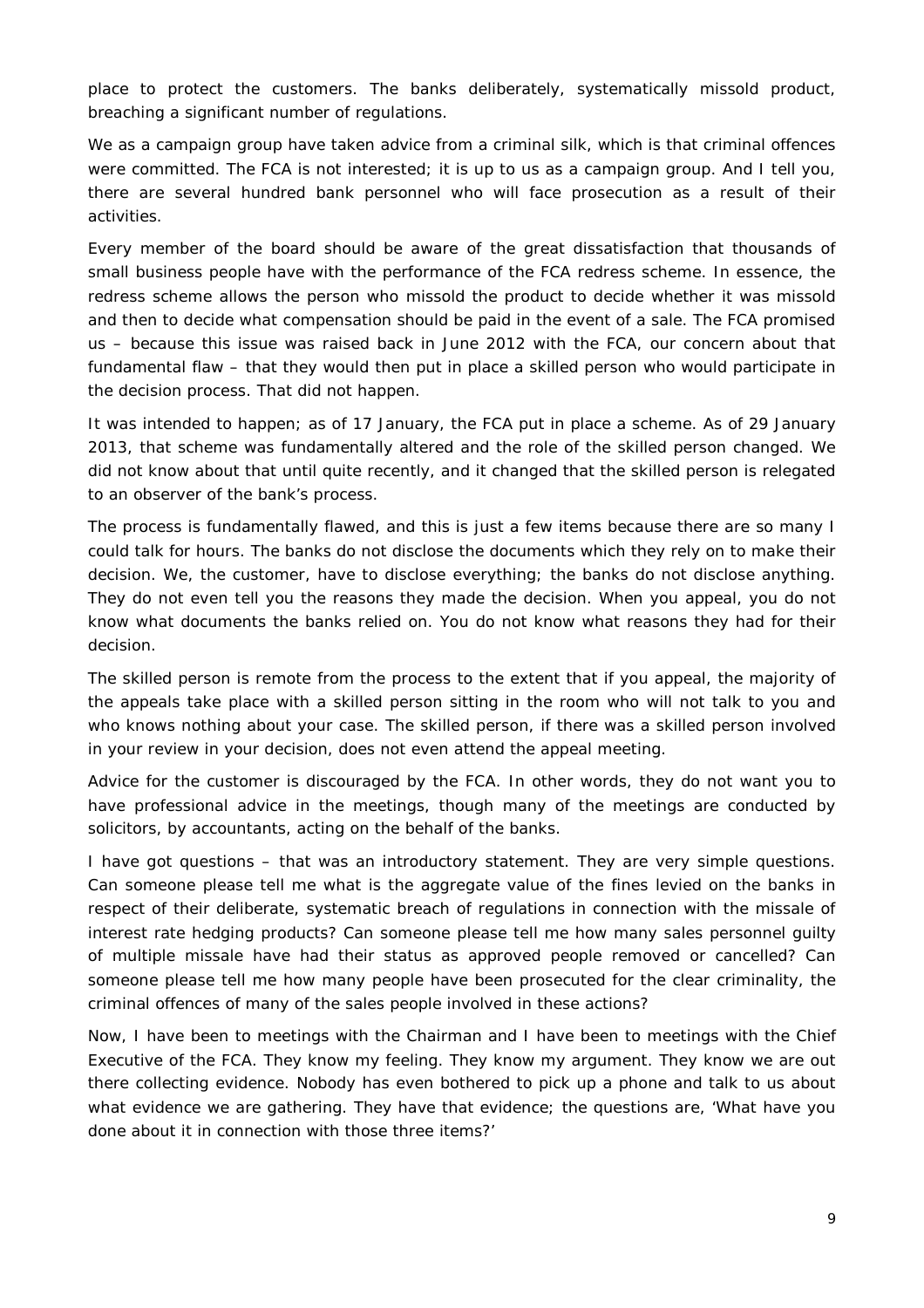**Martin Wheatley:** Clearly, we have different views about how this process has worked. You know the answers to your questions are that there are no fines and no individuals that have lost their licence as a result of this.

**Jeremy Roe:** Yes, no one has lost their licence.

**Martin Wheatley:** You also know that £2 billion has been paid out in redress.

**Jeremy Roe:** I have a £20 billion liability that is sitting there.

**Martin Wheatley:** The differences between us on this are such that many of those differences are being tested in the court. The courts heard a claim about the use of our sophistication test, and that was one of the very early claims that was taken against us. That ruled in our favour that we were appropriately using sophistication. There are a current number of active court cases where individuals are taking on the banks and us in terms of the role of the expert person. The court therefore is the appropriate place to finally determine whether your view or my view is the correct one.

**Jeremy Roe:** The court is the last opportunity businesses have. The FCA is a regulator. It should be there protecting these business. It should not be saying, 'It is for the court to decide.' It cost a £1 million, or the risk of £1 million, to bring a high court action in this country. How many small businesses can do that? Okay. That is what the court involves. The FCA's function is to regulate and to protect the consumer. It is failing in that function.

**John Griffith-Jones:** Okay. Mr Roe. Thank you. There is a big difference of opinion between this. I believe it is honourably held. I think you have had the opportunity to express your views, Martin has expressed the views of the FCA, and I think in all honesty we should move on.

I have a question from Francis McGee who I hope is in the room.

**Speaker:** Can I just do one quick that relates to that sort of discussion?

**John Griffith-Jones:** Very quickly please.

**Speaker:** It is only a short one. In your Handbook, you have [inaudible] rules obviously, brought in the European Director of MiFID in 2007 and yet the HM Treasury have not brought these into the law. What do you intend to do about closing the loophole commonly exploited by the banks, and these MiFID rules obviously relate to the selling of these products?

**Martin Wheatley:** I am very happy to have in writing specifically where you do not believe. We think MiFID has been properly implemented in law, that the UK legislation is compatible with financial services regulation.

**Speaker:** So has the government?

**John Griffith-Jones:** Excuse me: I think this is a question better answered in writing but if you point us to precisely which clauses and then we can give you a reasoned answer, that would be helpful.

Yes, is Francis McGee here?

**Speaker:** Mr Chairman, before we move on…

John Griffith-Jones: I am going to move on now actually, I think, with respect. If you are on interest rate hedging products, I think we have heard that subject pretty fully. I have a great many other people seeking to ask questions on other matters in the room.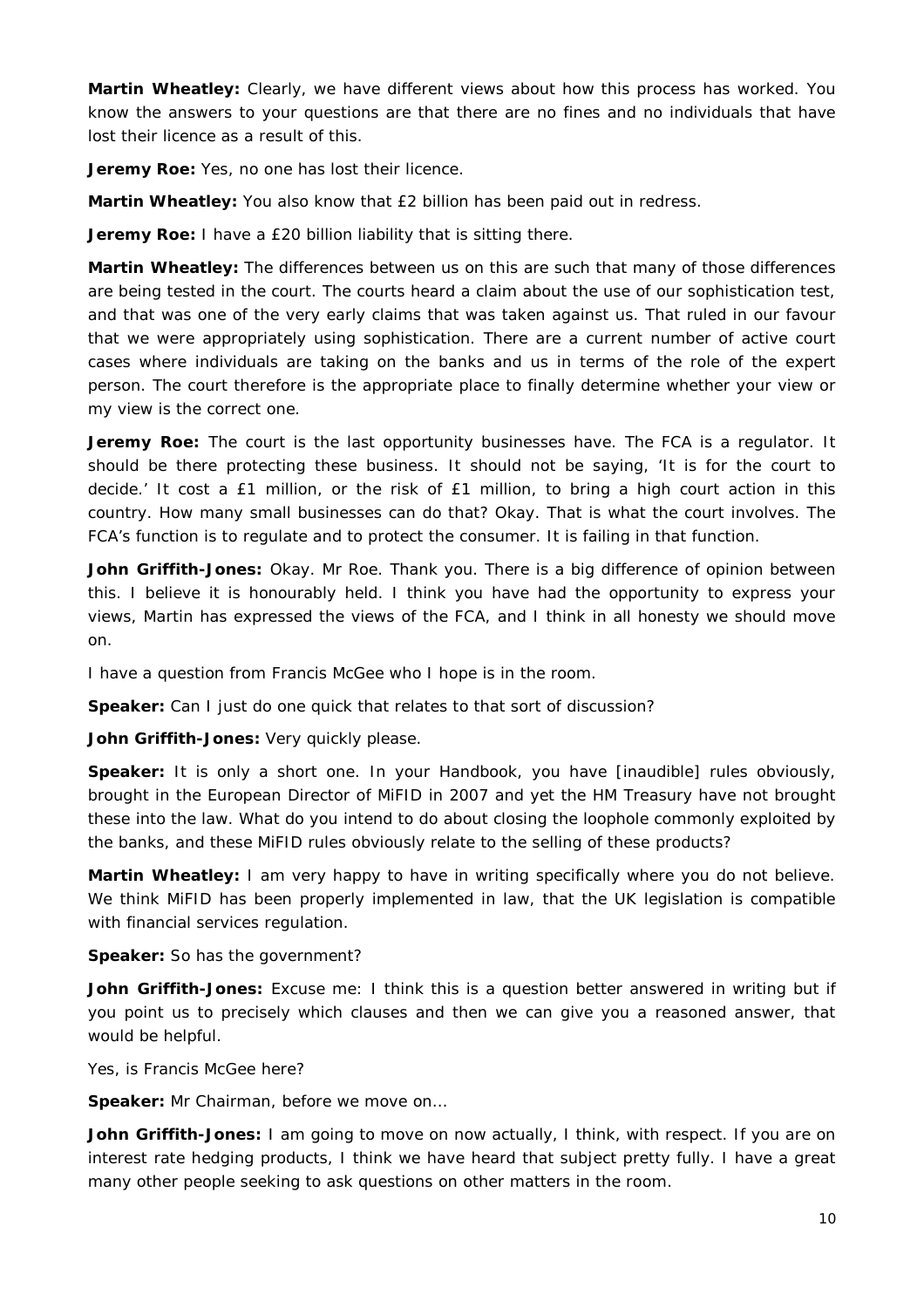**Speaker:** This would just actually show how the process involved in the FCA, regardless of the subject – it could apply to anything else – you are failing us. You are failing us, sir.

John Griffith-Jones: Look, I understand. Are you on interest rates hedging products?

**Speaker:** Well, the example comes from interest rates hedging products, yes.

**John Griffith-Jones:** Okay, but I think we have laid out our case. We feel we have helped many, many other people and there are a disaffected group of people – of which Mr Roe is a spokesman – and I think you have had the opportunity to share your views with the rest.

**Speaker:** If I may sir, you appear to not be addressing the issues regardless of the subject. I have evidence here and here which Dominic Grieve, the former Attorney-General, put to you, and said even he could not believe the decision that you had overseen. You need to revisit these things for everybody, regardless of the area in which they are in. So many of us are dissatisfied.

**John Griffith-Jones:** Okay. I hear you.

**Speaker:** Well please do something about it, sir.

**John Griffith-Jones:** We will see.

**Speaker:** [Inaudible].

**John Griffith-Jones:** Okay. Can we move on?

**Francis MacGee:** I really cannot follow any of that I am afraid. This is a complete change of direction from the discussion so far. My question is about consumer credit and consumer debt. What is the FCA's view of official projections for household debt in the UK? For context, the Office for Budget Responsibility shows that household debt-to-income ratios will reach their pre-crisis levels by the end of this parliament. Within that, unsecured lending is already growing at its fastest rates since 2006. My questions are: are those levels or those projections for household debt sustainable in your view? If not, do you need more powers? Finally, can you confirm that the apparent dependency of the UK on debt to deliver economic growth will not influence your agenda for consumer protection in that space?

**Martin Wheatley:** Okay, if I could answer that, and there are really two ways of looking at this. In terms of individual indebtedness, we have both in the Mortgage Market Review, the MMR, and in our work on credit introduced new rules on affordability to manage down the continual upward increase in debt and people taking on debt that they cannot afford. I mentioned earlier that we are also doing a study on the use of credit cards and our concerns about 0% transfers.

So absolutely yes: the micro, the individual consumer level, we are very, very concerned about the taking on of debt, the sale of unsustainable products, and the responsibility of firms is always to do that affordability checking to ensure that people are not building up unsustainable debt. However, your broader question is the country: should we be concerned as a country, so not just the individuals, and with household debt reaching 167% by 2020, that is more properly a concern of the banks' Financial Policy Committee, which looks at systemic issues across the UK. If the Financial Policy Committee, which I sit on, is concerned that the aggregate level of debt, of consumer debt in the UK, has reached this unsustainable level, then that is where the decision would be taken as to what else needs to be done, and it would be for the FPC to write to the Chancellor to seek additional powers if it wished to constrain the ongoing growth of consumer debt.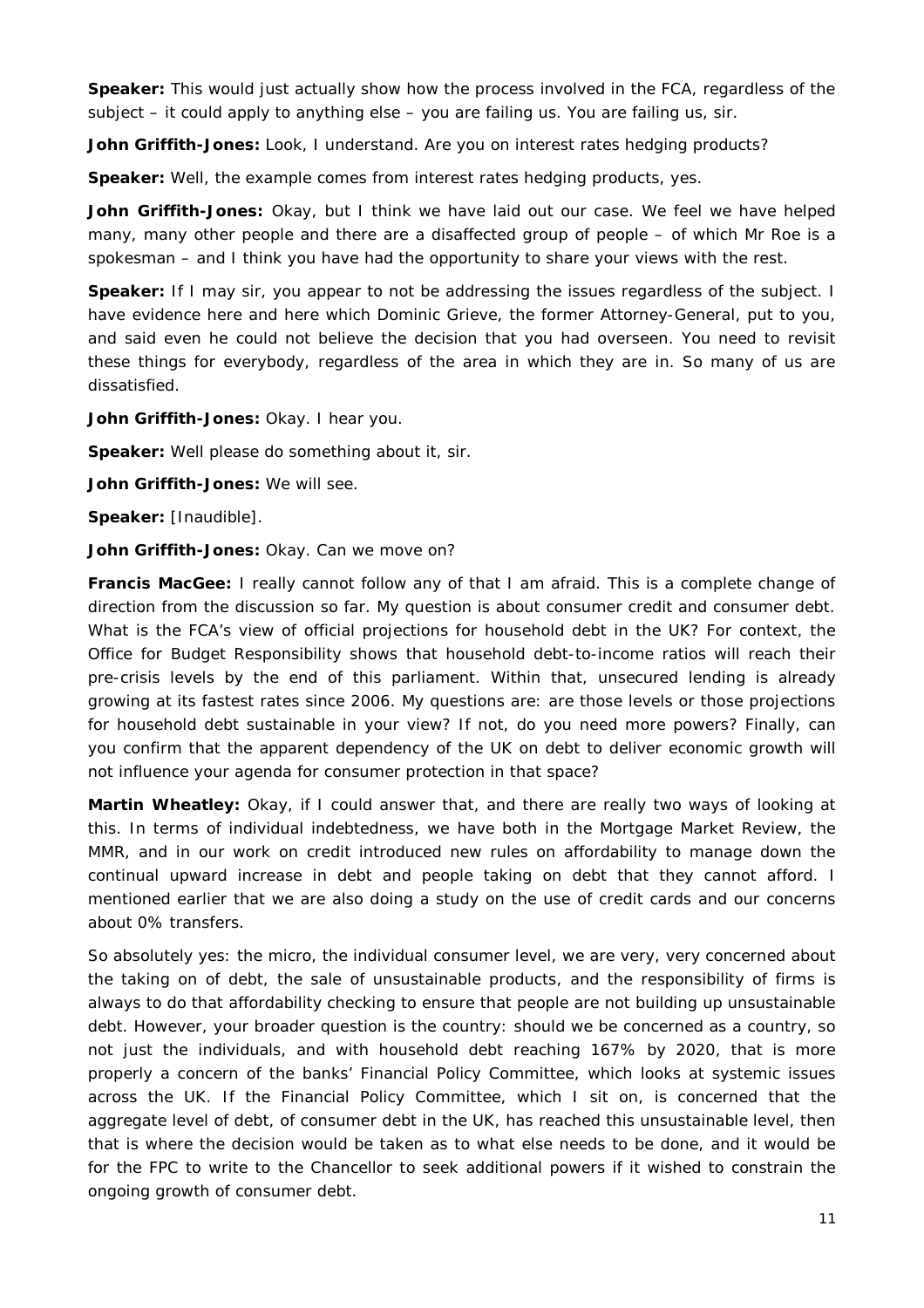That very much sits with the Bank of England at the aggregate level. At the individual consumer level it sits with us, and our rules have intended to stop people taking on unsustainable, unsupportable debt.

**John Griffith-Jones:** Now, the gentleman there, who I acknowledged earlier on, I am very happy to take your question. You dropped your question; sir, you had a question and then there is a lady in the second row here who also had a question. I will take you if I may after this gentleman.

**Keith Bates:** Thank you very much. My name is Keith Bates, revisiting interest rate hedging products. This is a question for Martin Wheatley. In the Treasury Select Committee February 2015, in response to questions from Andrew Tyrie, discussing the fairness of the redress scheme, you stated: 'Typically the skilled person would take representations from the small business as well.' In answer to the specific question from Mr Tyrie, 'Are they' – and that is the skilled person – 'contacting the firms in order to obtain the firm's view?' you stated, 'As I say, we would expect them to. We would not validate on every case, but if we had complaints that they were not doing that, we would go back to the bank and the skilled person to check on that.'

I then wrote to you, Mr Wheatley, and I asked the question, encouraged by those statements, would you ensure that in my case. I am a Barclays customer, I have not been allowed access to the independent person, so I wrote to you. I received a response, and it was, 'Martin Wheatley has asked me to respond to your letter,' and it included the statement, 'We do not expect independent reviewers to engage directly with the customers.' Simple question, Mr Wheatley: will you agree that those two statements are contradictory?

**Martin Wheatley:** Thank you, because you notified us in advance, so I went back and looked at the official transcripts of my Treasury Select Committee appearance. I realised that the words I used were not as clear as they should have been. My apologies for that.

**Keith Bates:** My words are from the official transcript.

**Martin Wheatley:** Yes, that is right, and which I am looking at now. What I was saying to the Treasury Select Committee is that the skilled person would see everything that the individual business brought to the bank. It would be the requirement of the bank to share that with them. What I did not say was that the individual business would have direct access themselves and independently to the skilled person. That is not the role of the skilled person.

**Keith Bates:** If you look at the transcript, it is very specific what you were saying. Perhaps your words were not the words you meant to say, but on the basis that they are totally different to what is in the transcript, would you like to issue an apology to the Treasury Select Committee that you have – and I think Andrew Tyrie would probably agree – have misled them?

**Martin Wheatley:** I can certainly clarify what the words were meant to say at the Treasury Select Committee  $-1$  am very happy to do that  $-$  but I did not intend to then, and the same is true now, to suggest that the independent businesses would have independent access to a skilled reviewer. The skilled reviewer would attend the meetings, would have access to all information that you brought forward, and would have had a responsibility to review that to ensure that a fair and reasonable outcome was reached, and I am very happy to clarify that.

**Keith Bates:** I am sure Mr Tyrie will be pleased to receive clarification.

**John Griffith-Jones:** Okay, thank you Mr Bates. Yes.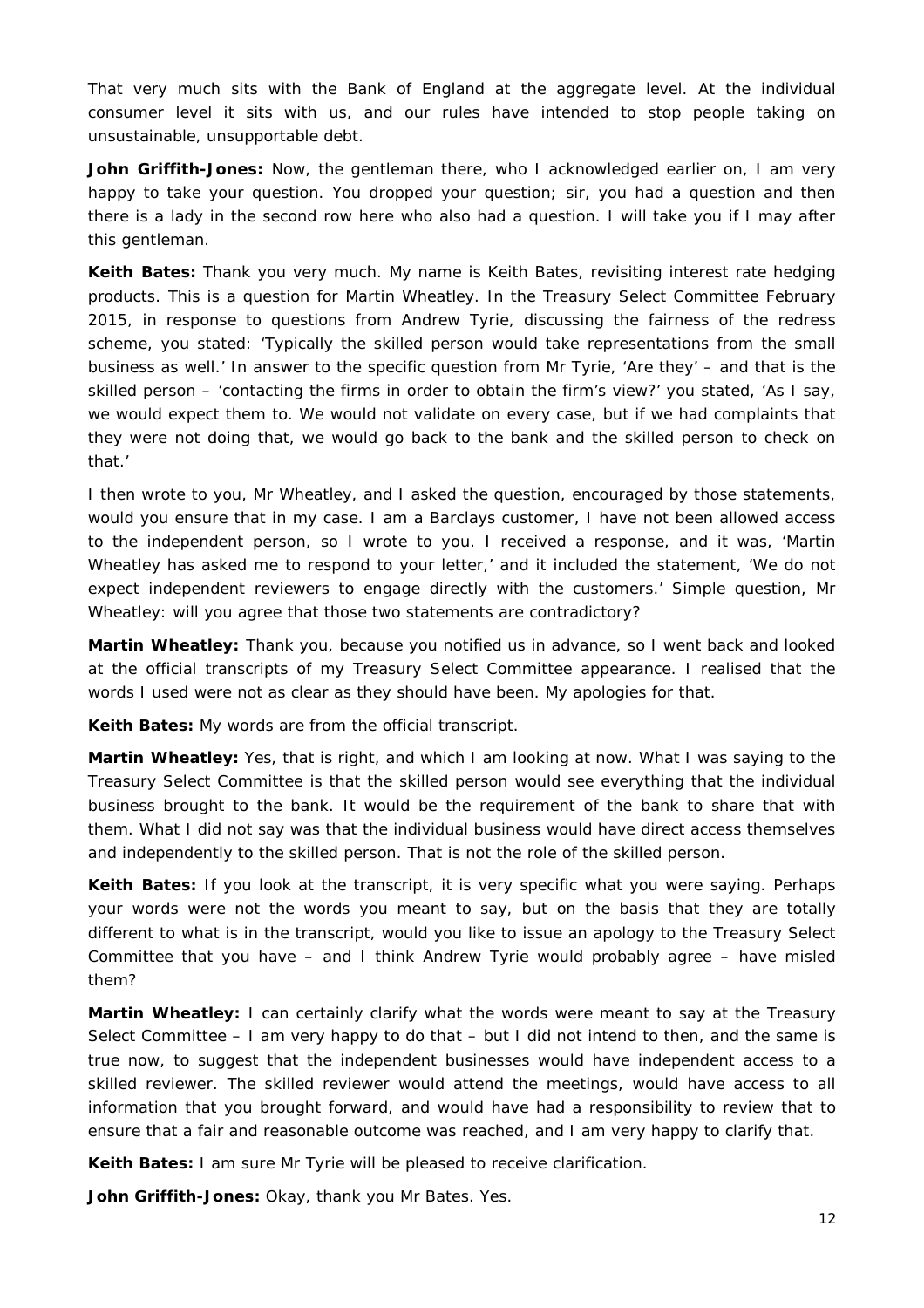**Fleur Conway:** Hello, my name is Fleur Conway, small SME. I know that it relates to the interest rate hedging product and I am also now a member of Bully Banks. I just wanted to let everyone here know that the independent reviewer that attended the meeting that was held two and a half years ago turned up 25 minutes late, in a pair of jeans, a creased t-shirt, long hair that needed a wash, and I had absolutely no confidence whatsoever with what transpired, and somebody who never knew what an interest rate hedging product was after having my company for 25 years was sold the product and given two days before completion of 12 properties that were purchased in auction. So I feel that I have been failed by the FCA. Thank you very much.

**John Griffith-Jones:** Right, I am going to go back onto the list, and I have questions on investment management, one from Francis Lunn and the second one from Masazumi Tanaka. I do not know whether either of them are in the room, and if you are, if you would like to ask your question?

No? Let me read them out. Francis Lunn asks, 'What are the priorities for regulation of the investment management sector in the year ahead?' Mr Tanaka asks, 'It seems there is no explanation of why and when thematic reviews were introduced. It would be wonderful if you could touch on this, and also an overview of supervisory tools and their relationship to each other.'

If I could ask Chris to deal with investment management and then perhaps Tracy to deal with the supervision question.

**Christopher Woolard:** Okay, thanks John. So our priorities for investment management set out in our annual business plan. There are two main areas we are looking at with overarching sort of piece of context behind them.

The overarching context is that our focus is very much on asset managers in particular acting as good agents for their clients and ensuring that they represent and carry out that role properly. We have two key pieces of work, the first a supervisory piece of work which looks at the post-authorisation review of funds. What we are looking at there in that work is whether UK-authorised investment funds are operating in line with investors' expectations, and that as I said is ongoing at the moment.

Secondly, later this year we are going to conduct a market study that will look quite broadly at the asset management sector, and we expect to publish terms of reference for that later in the year.

Finally, it is worth noting there is quite a wide body of European legislation that still has to flow through, particularly UCITS V and also European Long-Term Investment Funds Regulation. Again, we would expect to be saying more about those later in the year as well.

**Tracey McDermott:** The question was when and how we use thematic reviews and when they were introduced. So, thematic reviews, for those who are not familiar with them are supervisory work where we will go and visit a number of firms across a particular sector, looking at a particular issue or product that we look at in a common way across the sector. They were something we used as a tool in the days of the FSA, and they have continued with increased intensity in the FCA. The aim of doing such a review is to identify good and bad practice across the sector which we can also then publish and give guidance to firms on how they can improve, learning from what their competitors do well as well as what they do badly.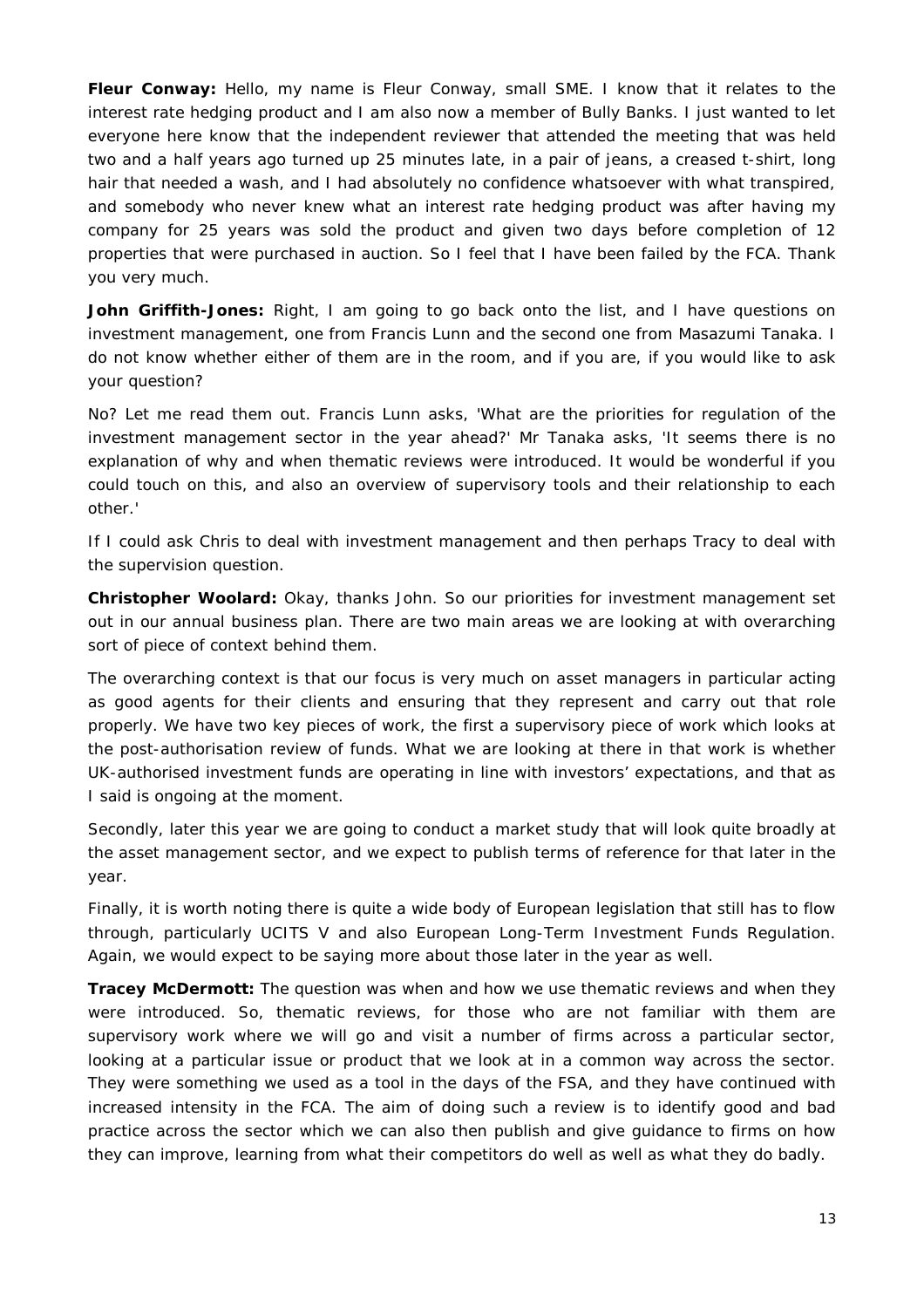We use this in a wide range of areas. So in the last year we have done thematic reviews into how firms handle complaints. We have done thematic reviews into information flows within investment banks. We have done thematic reviews in relation to how the insurance companies handle claims via SME businesses. We looked at financial crime controls, and so on and so forth.

So we use them in a wide range of areas. We use them partly to look at where we think there might be areas of weakness and historic poor practice; we also use them to look forward as to how we improve and drive up standards.

The question also asked about what other supervisory tools we have and how they all fit together. We have a very wide range of tools that we use, some of which are statutory tools, some of which are practice and techniques. They range from the sort of systematic assessment we do of individual firms on an ongoing basis, our reaction to events, such as IRHP, but also the use of tools such as skilled persons reports and section 166s; attestations, where we would ask an individual to take responsibility for a piece of action that we require from the firm and to attest that it has been completed; we obviously visit firms; we can acquire information on an ad hoc basis as well as having routine data collection; and we have the power to vary the permissions of firms or impose requirements on them if that needs to be done to achieve our objectives. We also have powers to temporarily intervene in relation to sales of particular products.

Those are tools which sit in supervision. Alongside of those, of course, we have a range of other regulatory tools from the authorisation process at the gateway to assure firms are fit and proper, through to the work we do in competition, rule-making and obviously, ultimately, enforcement. In each case, what we try to do is select the most appropriate tool for the particular issue or problem that is facing us.

## **John Griffith-Jones:** Thank you, Tracey.

So if I could just do a bit of signposting, because we are making quite good progress down the list. I have got two questions on cost and resources which I think get asked together because they link. Then I would like Mr Meadowcroft, if he's here, to ask his HBOS question. Then I will go back to the floor and I have some questions on culture that we will take after that.

If I could first do the cost and resources question; these come from a Mr Richard Arnold and a Mr Mark Burton, and I have been asked to read them out. So the first one is from Mr Arnold: 'Given the economic environment that we all live in and a focus on reducing operational budgets, public sector workers, private sector workers, local government, emergency services, charities, government bodies and departments, private firms, hospitals, doctors surgeries – all of the above are managed and run by your consumers. How singularly can the FCA propose an increase in its fees to regulated firms which ultimately increases cost to consumers and removes their capacity to seek affordable advice?'

The question from Mr Burton says: 'Given the explanation in the FCA's scope following the inclusion of payday lending in its remit, is the FCA sufficiently resourced to cope with its growing workload?'

So I have an up and a down question, shall I say. But you know, the FCA costs a considerable amount to run. Martin, perhaps your initial comment?

**Martin Wheatley:** Well, I think those questions are really just looking at the two sides of the same coin. Since the financial crisis there has been a lot of change in regulation, a lot of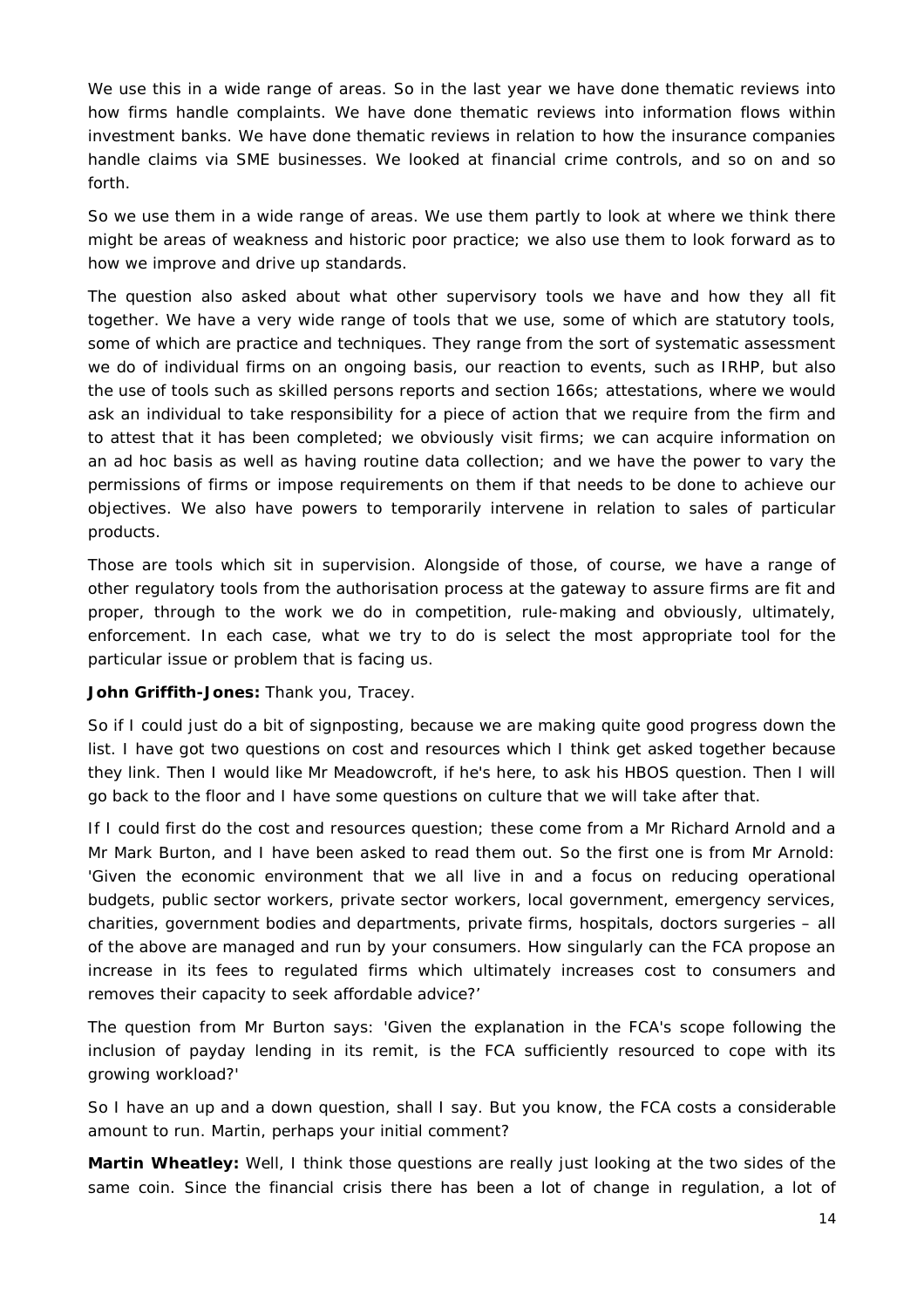change that impacts us directly and impacts regulated entities, changes to introduce the Senior Managers Regime, which I mentioned, will come next year. Changes to increase more activities within the scope of regulation, so we have seen benchmarks brought within the scope of regulation, consumer credit brought within the scope of regulation, payment systems been brought within the scope of regulation, and it is has not yet been the case that we have been asked to stop doing things. So all of the requests to us, all of the responsibilities, are additive responsibilities to the existing FCA responsibilities. We try, and I try, as hard as possible to manage the organisation in a way that does not push those costs directly back to the industry, but inevitably we can't absorb all of that change without there being some knock-on impact.

So last year, we signalled as part of our business plan that there would be some increase in costs. We hope those increase in costs are managed well, so I make sure that we manage well from our end, but ultimately it is right from the first question, it is a cost to the industry, and we just have to make sure that we are responsible in the way that we build up the additional resources we need to take on the additional tasks. For the avoidance of doubt, it has all been additive; we have had any responsibilities that we have been asked to stop doing things.

**John Griffith-Jones:** Can I then ask Mr Meadowcroft if he's in the room? He is.

**Philip Meadowcroft:** Good morning chairman. At each of the last three public meetings I have asked when the FSA, or the FCA now, will publish its inquiry into the failure of HBOS. At 2014's APM we relied on Sir Brian Pomeroy's solid assurance, given to me and everyone else in the room, that the HBOS report will be published by 31 December last year. That assurance chairman, as you now know, was not delivered by your Deputy Chairman and Senior Non-Executive Director – another 2004 failure for the FCA.

2013, Andrew Bailey blamed Maxwellisation for the delay in publication thought it was later discovered by the *Times* newspaper that Maxwellisation would not even commence for at least another ten months. In 2012, the year before, Tracey McDermott sheltered behind an ongoing court dispute with an HBOS director as the reason for delaying publication. What possible credence, Chairman, in asking for the fourth time, can we put on whoever delivers the FCA's reply this year? I assume you cannot deliver it, Chairman, because you have recused yourself from HBOS issues, given your admitted conflict of interest which of course you share with some other FCA directors, including the interim Chief Executive.

Before hearing your reply to my question, I want to point out that in the Annual Report we have received today, it states that Maxwellisation is a process required by law. The FCA is guilty of being economical with the actuality. Let's be clear about this: Maxwellisation is not backed by statutory law, which has been debated in the past by Parliament. It is merely unwritten law. It is a procedure which has become a convention applicable only to inquiries by public institutions generated by comments made in the High Court in 1969 during the case brought by the Department of Trade and Industry against the 'bouncing Czech', Robert Maxwell.

So Chairman, for the fourth time, and for the fourth year, when please will the FCA publish the HBOS report and, looking at an article in one of the national newspapers today, will it be before the next banking crisis?

**John Griffith-Jones**: Mr Meadowcroft, the appropriate person to answer your question is again Sir Brian Pomeroy, sat to my right. You will have seen the article in today's paper. I hope you've seen the release of his and Andrew Bailey's letter to Andrew Tyrie which was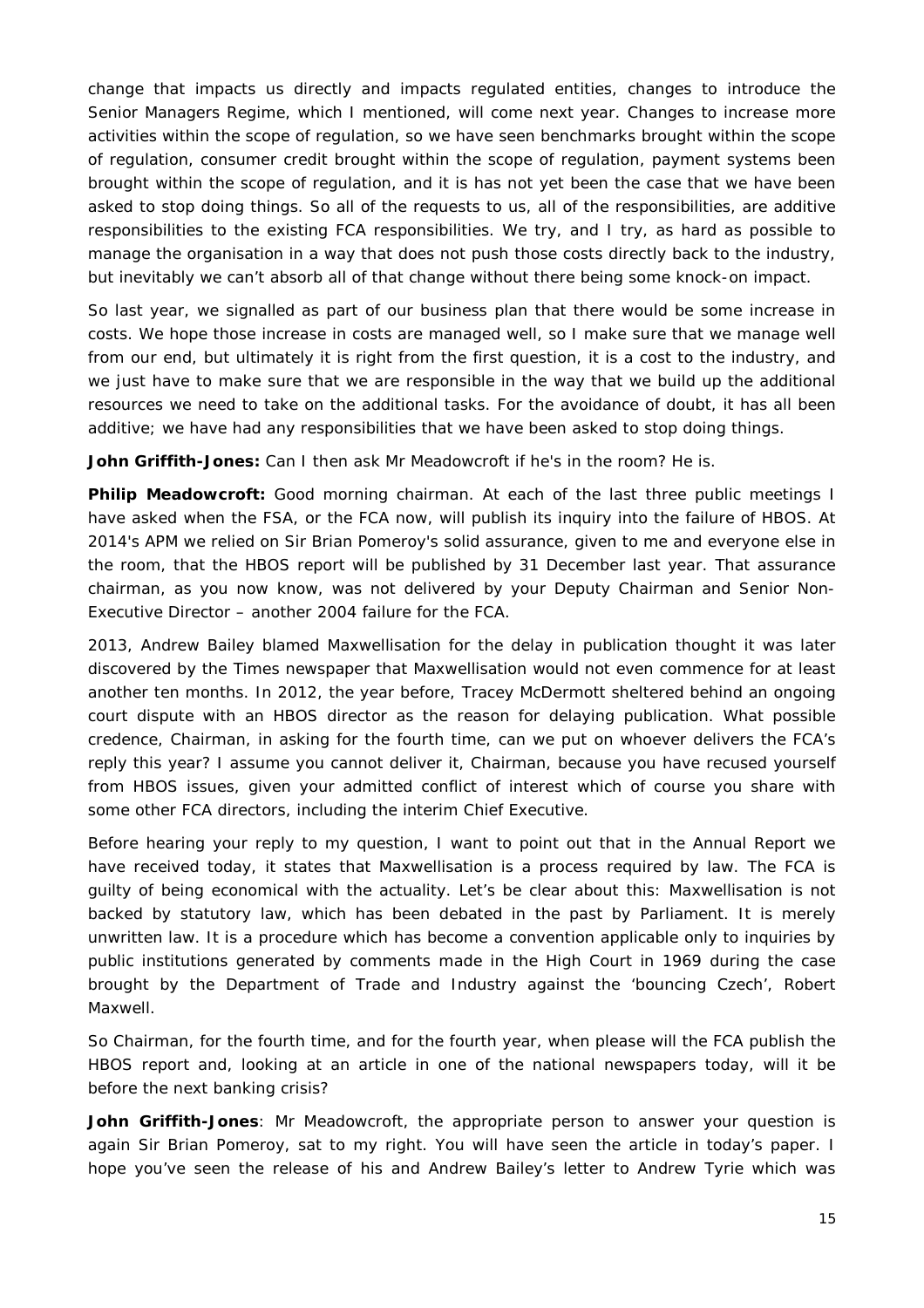published yesterday, but I think, rather than me talking about this – as you say, I am recused – it would be appropriate that Sir Brian address your concerns.

**Sir Brian Pomeroy**: Thank you for your question, which is not too unexpected. The first thing I want to say is that we – by which I mean the FCA and the PRA together, because we are jointly preparing this report – fully understand the importance of this report, and frankly want to see it out as quickly as possible, in the same way as you and others do. But we have consistently cautioned I think at every annual meeting that there are some stages in the process which are not strictly within our control because they depend on third parties, and whose timing is inherently uncertain. You did mention the exchange we had at our last Annual Public Meeting; I hope you also recall that I did specifically mention that caveat, that it is inherent and unavoidable uncertainty over Maxwellisation, when I gave you the answer that I did give you.

I know that you questioned the need for Maxwellisation, and I would like to come back to that in a moment. First I will point out, as you probably are aware, that recently we wrote to the Treasury Committee with effectively a general update on the progress of this report, but specifically referred to Maxwellisation and some of the reasons why it has taken longer than expected – and I completely concede it has, which is why we did not meet the last year end date. You will see in there that we refer to the high volume of responses that we got of representation, all of which had to be looked at carefully, thoroughly and dispassionately, as well as some other factors.

You said towards the end of your question, that you did not believe Maxwellisation was a legal requirement. We do not think that's correct. You said that because it is not a statutory requirement, which I think it is not, but as a public body, we have to follow not just statute law but also case law decided by the higher court where it applies to the functions that we exercise. Maxwellisation, in fact, comes from a Court of Appeal decision in 1970 that we should do exactly what we do in Maxwellisation, and we do have to follow it. So, it may be that we would rather the law was different, but the law is as it is and we have to abide by it.

I should also mention – and you will see this in the letter that we wrote to the Treasury Committee – there is another process we have to go through, also required by law, to gain consent to publish confidential information protected under Section 348 of the Financial Services and Markets Act. That again relies on other people over whom we have no direct control. The timing of that is uncertain, it is yet to come, and again, that is a legal requirement. We might wish the law was different, but it is not, and we have to do it. Because of these uncertainties, again, you will see in the letter we wrote to the Treasury Committee, we have said – I should say regrettably, and I mean genuinely regrettably – that we cannot give a precise date. If you want a precise, actual, irrevocable date at this point in time – we understand why you would like it – we cannot give it because of those uncertainties. They are uncertainties beyond our control.

What I can do is assure you – again, I hope you will take this with the sincerity with which it is intended – we have a team of people working very hard on this who are determined to get through whatever is left to get through as soon as possible and we are committed, we and the PRA together, to get the report out and publish it as soon as is practicable. And we shall.

**Philip Meadowcroft:** Thank you, Sir Brian. Chairman, what steps, having heard what the Deputy Chairman has just said, have been taken by the FCA Board to register its concern with the Treasury, or elsewhere in Whitehall? The publication of the report is monumentally delayed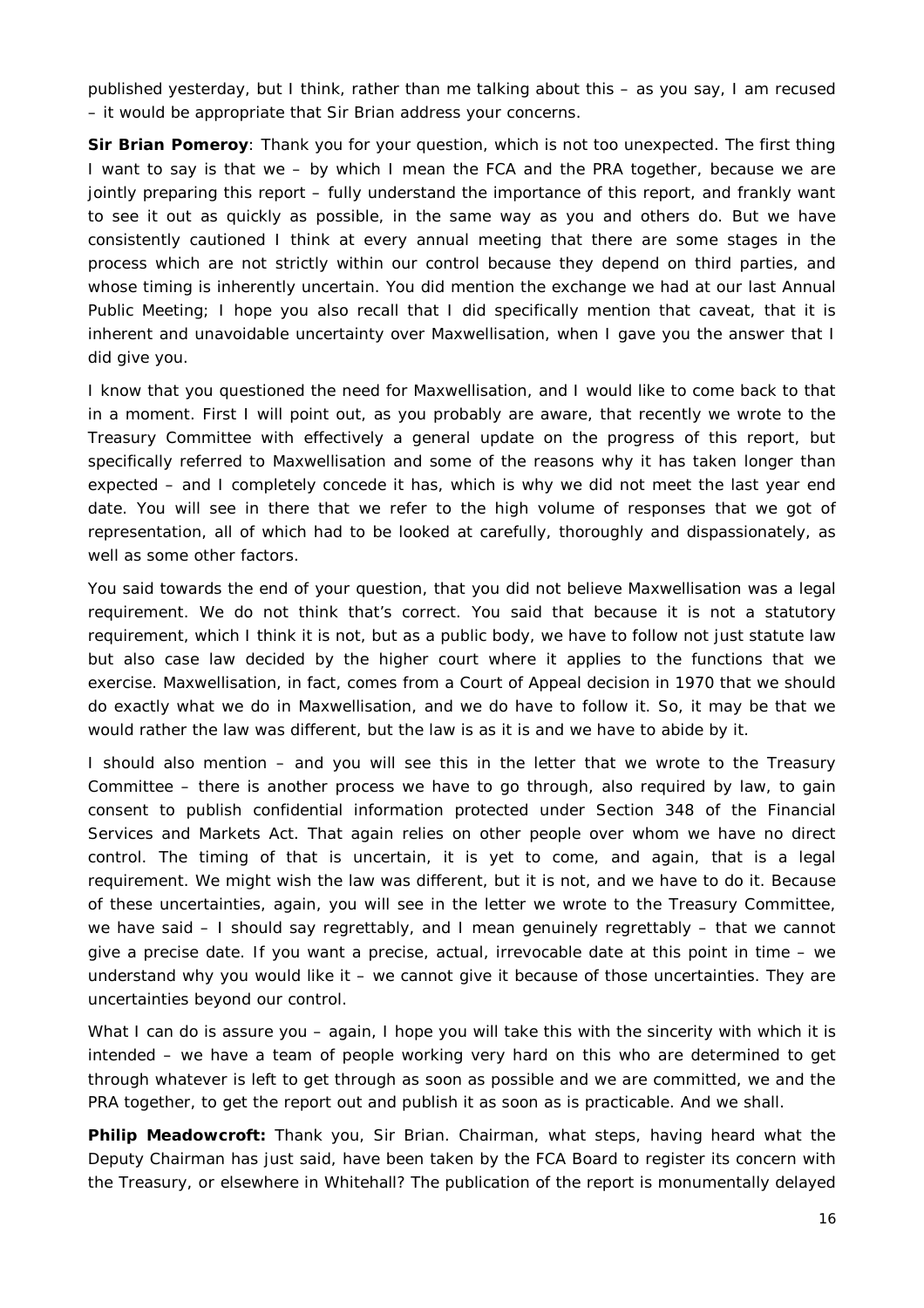because of Maxwellisation because it's been roundly abused, because it grants those criticised an unlimited time to raise queries and objections. Maxwellisation is unintentionally immortalising one of Britain's most notorious fraudsters and is not subject to statutory regulation. Isn't the absurdity of this situation so evident to the FCA that its concern about the delay that it is causing you in publishing this enquiry needs to be registered with your Parliamentary masters?

**John Griffith-Jones**: I am recused from the detail, but I can add to Sir Brian's view: nothing would give us or the PRA greater pleasure than to hand you a bound copy of this document today, because we are as interested in getting this particular episode out in the open and behind us as is the Treasury Select Committee. Everybody is unhappy at the amount of time it is taking, including yourself, and you are absolutely right to raise it. When the dust has settled and the report has come out, Mr Tyrie, I think, has indicated – at least, I've only read the newspaper, I haven't been in personal correspondence – he intends to look at why it took so long. We will obviously cooperate with him fully. I would hope we are not in the process or in the business of writing these reports too regularly, but I also greatly hope that the next one takes a good deal less time than that one, if there ever has to be one.

**Philip Meadowcroft:** People in the room will be unfamiliar with the correspondence you've referred to, since it was only released at 17.54 last night –

**John Griffith-Jones:** That's true.

**Philip Meadowcroft:** – and has not had full attention in the media for obvious copy reasons. It was, for everyone that is in the room, a letter of the 2 July from, jointly, on headed notepaper of both the PRA and the FCA, so we have the joyous benefit of two regulators playing around with the HBOS report. That information was presented to the media last night along with the Treasury Select Committee's reply, and that was published from Andrew Tyrie, who did say at the end, as the Chairman has just pointed out, that he will be looking into the problems caused by the delay through this Maxwellisation procedure.

Could I finally finish then, Chairman, by asking you to confirm whether or not the Treasury – or any other Whitehall department, given the Treasury's newfound preference for a softer regulatory approach to banks and bankers – has indicated to you formally or informally, a nudge or a wink or an email, to delay or postpone or even cancel, for whatever reason, the publication of the inquiry into the failure of HBOS, given the length of time that it has now been sat in some safe, some drawer, some cupboard?

**John Griffith-Jones**: I have been totally – and totally means totally – recused from the whole process, so I am able to say that no such wink, nudge, email or direction has ever existed.

**Philip Meadowcroft**: Thank you.

**John Griffith-Jones**: Questions from the floor, and I am just looking at the clock because I have got two people in particular who have submitted questions. I will take one from the floor, then I ought to take the two submitted, which is Mr Fitzsimmons and Steven Gore. Anybody from the floor – please, not an IRHP question, if I may be so bold as to ask that.

**Speaker:** Hi, my name is Hussein, I am from [inaudible], I am the co-founder. I am in the equity investment-based crowdfunding for property space, and looking forward now to asking a question regarding the competition that is going on in the market, that is quite a growing industry with a lot of money being poured into it, and obviously the digital space is growing exponentially. I found that the market is not completely regulated; there are a lot of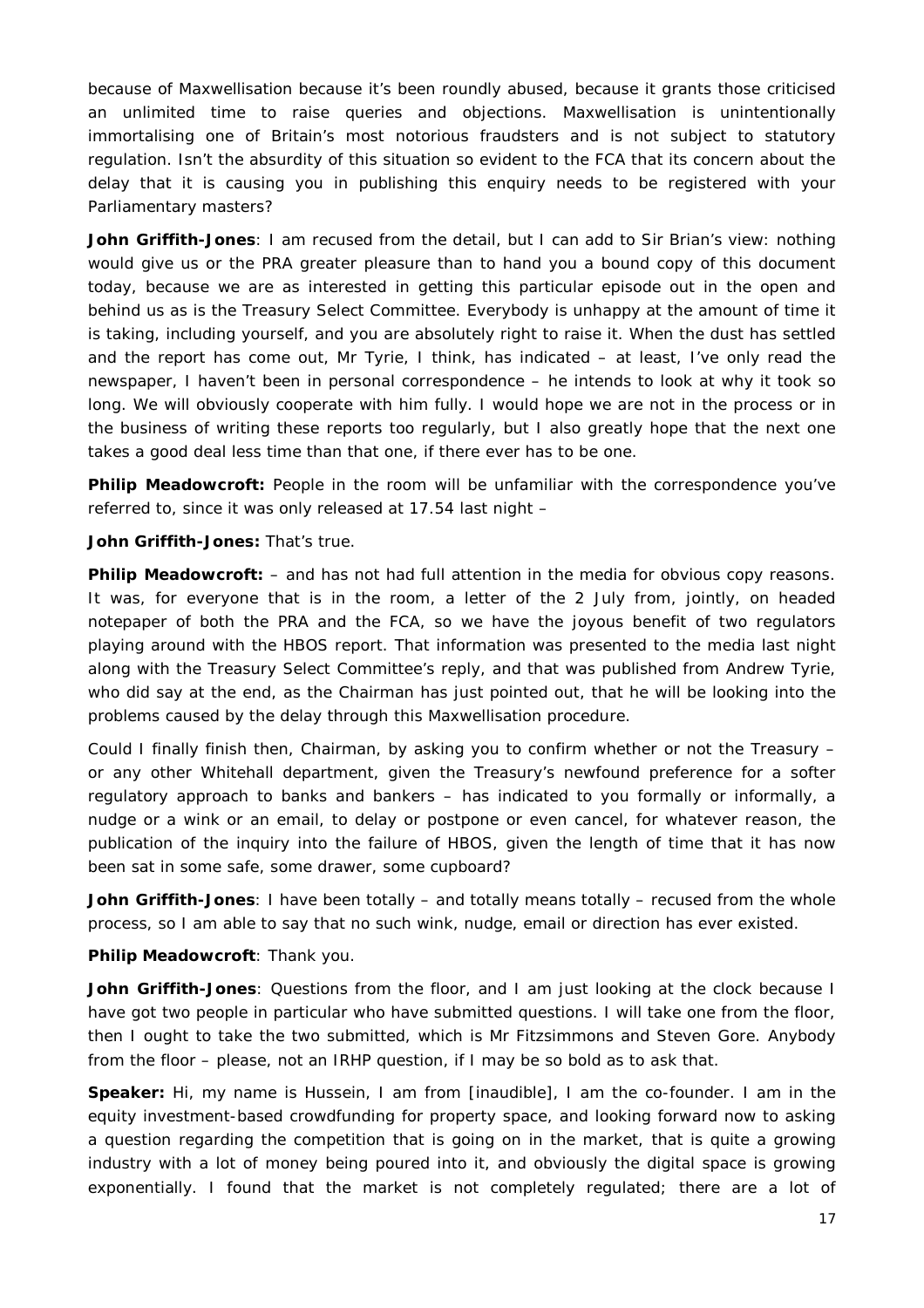companies that are not regulated, there is a lot of slow process in the regulation of these firms. The size of the firms is obviously growing as well. What does the FCA intend to do about monitoring the space and also the processing of applications, because the firms actually want to be more regulated?

Also a question related to the space, but a bit unrelated. Digital currency obviously is also coming in; as we go forward, the processing of money is not only going to be through existent money, but through digital currency such as Bitcoin. Will that ever be regulated as we look towards processing and making things as user-friendly as possible for our consumers?

**Christopher Woolard:** There is quite a lot in that question so I will try and split it out into different parts. Around the question of the different kinds of crowdfunding we're seeing, obviously we are interested in the regulation of both equity-based and loan-based crowdfunding. There are certain types that sit outside of our regulatory perimeter. On the whole, I think we are seeing an industry, as your question suggested, that does want to be regulated. I think regulation is, in many ways, making that particular market work at this moment in time, particularly in terms of investor confidence. We, collectively as an organisation, try and process applications as swiftly as we can. We certainly try and do all we can around the crowdfunding space for people who are not familiar with regulations to try and help them through that to some extent.

More broadly, we have something called Project Innovate, which we set up around seven months ago, Martin mentioned on his slides looking at the year. The purpose of that is to look at innovative funding models, innovative business models that might not quite fit with our rulebook at the moment, but we can see that there is a consumer benefit there. So far, we have taken around 200 firms though that process. 90 of them have had some sort of assistance from them, and there are around 20 in the final stages of authorisation. We get a fair few enquiries about digital currencies as part of that. At the moment, I think we are largely in a watch-and-learn type space where digital currencies are concerned. They obviously come in all sorts of shapes and sizes. Some of those propositions are around Bitcoins or virtual currencies, some are about the tokenisation of existing fiat currencies, and again, we work with people around those models. At the moment though, we have not gone as far as saying there is a space there around virtual currencies that we think ought to be regulated at this point in time.

**Speaker:** So will you be increasing speed of processing applications as the market continues to grow?

**Christopher Woolard:** Yes, as the market continues to grow – and I don't know if Linda wants to say a few words about authorisations generally – obviously we try and be as swift as we can, and part of that is about helping people get themselves in the right place to apply in the first place so it is as smooth as possible when they are going through that application process. Also it is about the speed with which we understand sometimes, quite novel business models that might be coming in, and we obviously have some resource but not unlimited resource dedicated to try and do that.

**Speaker:** Just a comment on that: it has been said that [inaudible] spend a lot of resources and technology to get to a place [inaudible] in the market, and if it takes so long to process the application, a lot of things change, technology changes, new market entrants – all these things become high barriers from the FCA as opposed to the high barriers in the first place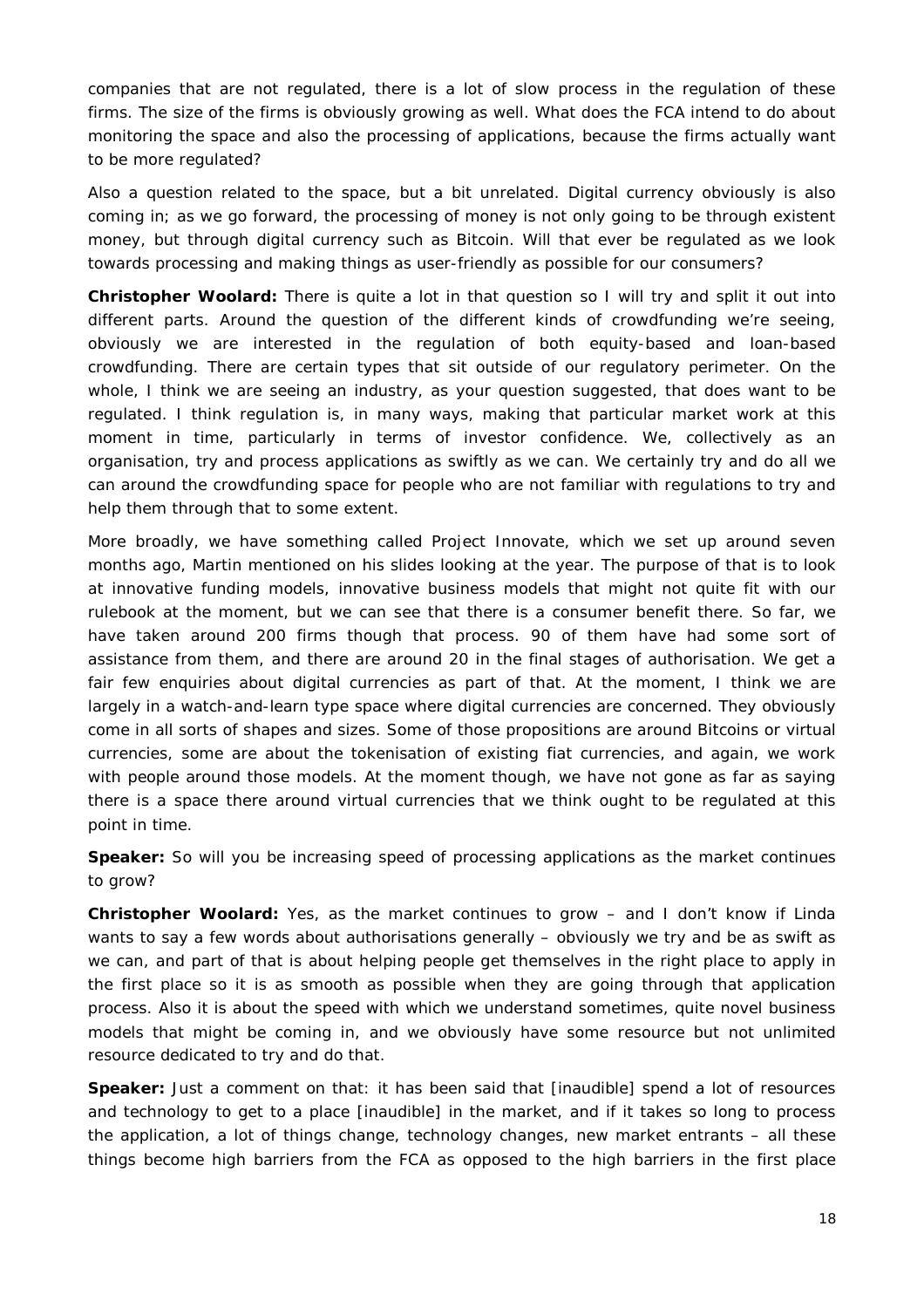which existed, which is why the firms were set up. So how do you intend to speed up that process for firms such as us to get processed and regulated as quickly as possible?

**Christopher Woolard:** Linda, do you want to say a word about that?

**Linda Woodall:** I think there are lessons to be learnt from the consumer credit regime in this space which for us was extremely novel, not obviously for the Office of Fair Trading. The key to it, as we have operated here, is first of all to make sure that there is proper information out there, and in the case of consumer credit in a scaled-up way to ensure that people know what they are facing and so they are prepared for the authorisations process. The second element is to distinguish between the more straightforward applications and the more complex ones. Therefore the straightforward applications, where the business model is pretty simple, you can get to a position as we have done with straight-through processing. For more complex cases then it can take a bit longer and you need a bit more attention to be paid. Through that process we can get to a position whereby, whilst we have statutory requirements of six month and 12 months, in actual fact, it takes weeks and not months.

So we have some experience of this, and with the growth of markets such as the one that you are talking about today, we can leverage those lessons.

**John Griffith-Jones:** Thank you. I am now going to go to Steven Gore, if he is here – thank you Steven.

**Steven Gore:** Steven Gore from ILAG. FCA have said much about the culture prevailing in regulated firms. Could they be more specific about what they are expecting the [inaudible] office and senior management to do to inculcate and demonstrate the right culture, and has the bar recently been raised?

I say this because I get the feeling of impatience with the FCA about slow progress on this. You get these comments about the firms just have not got it, and I think it has been rightly said this morning that it all comes down to senior management. But if you are a chief executive, what is he supposed to do? Does he have notices all over the place saying, 'We will have a good culture,' or does he have mission statements? And, really, it is not so much what people say as what people think when the regulator is not nearby. I wonder how FCA thinks that this compliance culture they say so much about can be proven.

**Tracey McDermott:** I think you are right that there is a sense of impatience in some of our comments about the speed of change and the consistency of change within organisations. I think it is now very widely accepted, not just within the regulator but across the industry, that a number of the problems we have had in the past were caused by cultures which were not really driven by the provision of a service to customers, which is what financial services is supposed to be about. We are not driven by thinking about good customer outcomes. We are not driven by thinking about the integrity of the market and competition. I think what we have seen over the past few years is a genuine recognition that this needs to change, and that if it does not change we will not have a long-term sustainable industry that people trust. So in that sense, to your question about whether the bar has been raised: yes it has been raised.

In terms of what we look for, you are absolutely right to point to mission statements. Most firms have mission statements and most firms have had mission statements for the last 10 to 20 years that would meet what you would think were good quality. But the real question is not just about what people say, it is about actually what they do. Where we have seen significant progress is from what we talk about as the team from the top, so Senior Management, Board,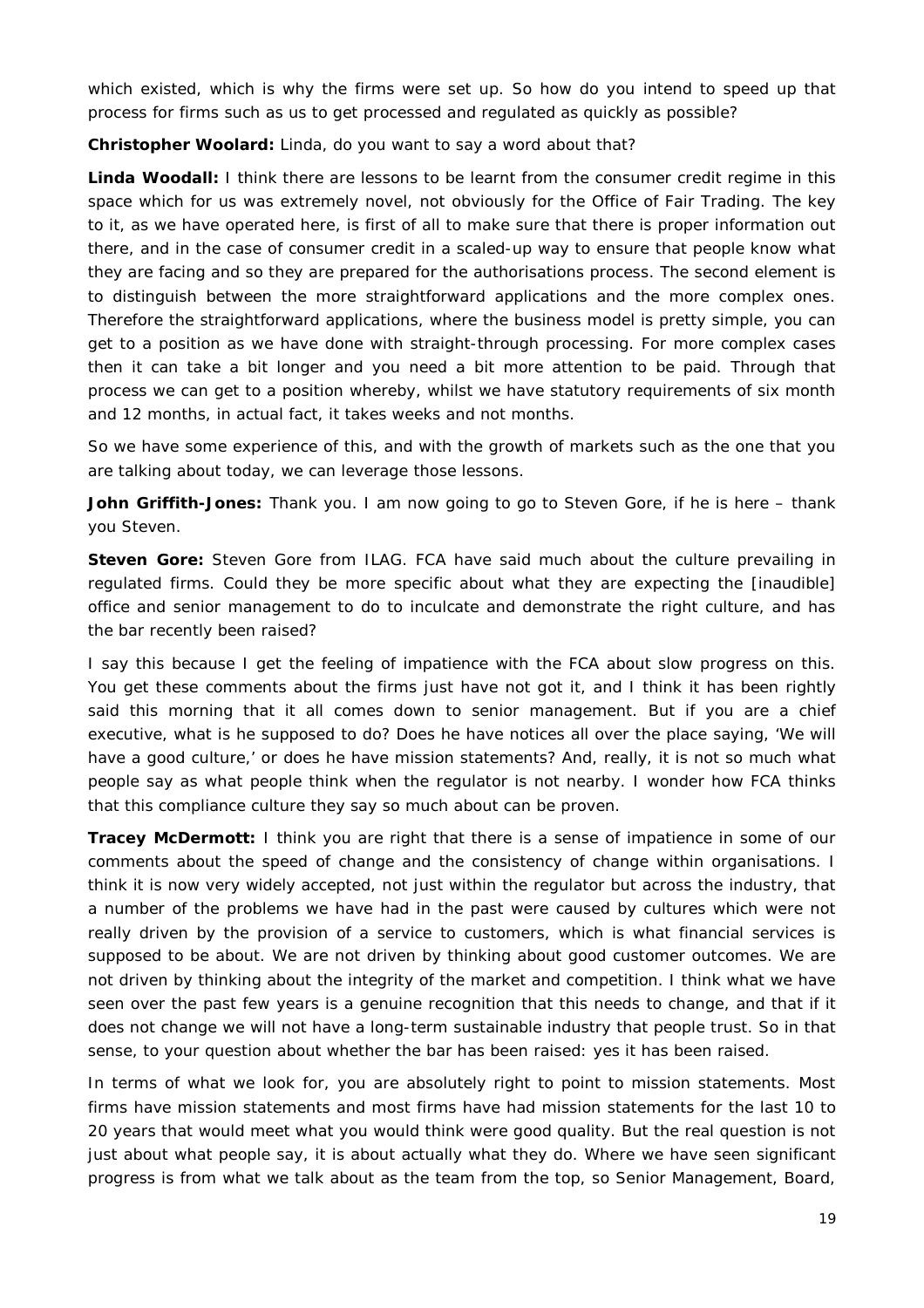Executive, really understanding that this is something which is a key organisational priority. We have seen a real focus on that down through the organisation, but ultimately the challenge is how you embed that in everything you do. What we look at when we are measuring this, and what we would expect senior management and compliance to be looking at, is how do the outcomes that happen on the ground match those statements of intent. What happens in terms of the people that get promoted? What happens in terms of remuneration? How do you treat whistle-blowers? How do you treat people who come forward with information? What are your product governance processes? What is the sort of challenge mechanism? It is not somewhere where you get a whole set of easy metrics that you can tick a series of boxes, but you can look at the outcomes and look at how the decisions are reached to test whether they are meeting that requirement.

I think the other key part of it is that we look to see whether this is seen as something that is owned by compliance or whether actually it is something which is seen as owned by the business, because if it is owned by compliance it will never work. It has to be owned by the business and they have to really buy into it as part of their overall process. We are not looking for a prescription one-size-fits-all culture, but those are some of the areas that we focus on.

**John Griffith-Jones:** Thank you Tracey. I am going to take Ashley Fitzsimmons, who has got a prepared question. Depending on how long his question is, we have probably got time for one or two more before we hit the bell.

**Ashley Fitzsimmons:** Thank you. A couple of months ago Andrew Bailey remarked, 'It's rare to find a problem in finance or business models in the financial sector that does not originate in governance,' in other words from Board level. In fact, that observation is absolutely borne out by research into corporate failures elsewhere, and that includes failures at regulators. So against that background, I have got a question in two parts.

The first is to what extent, how and to what standard does the FCA ensure and test how effective its own Board is? Secondly, to what extent does the FCA apply to itself the criteria for Board effectiveness that it actually applies to people it supervises. In other words, to what extent do you eat your own cooking?

**John Griffith-Jones:** We aim to hold ourselves to the standards both of the FRC and the public-listed company regime and to the standards of public life that the government lays down for all government bodies, and I am happy to say that publicly. I suspect you would expect nothing less. How do we measure it? We conducted, just over a year ago now, a Board Effectiveness Review which is a standard procedure for getting to the bottom of such things, and we are conducting a second such one, actually, as I speak at the moment, which seemed the appropriate thing to do in the light of the Davis Enquiry, essentially to ensure that the lessons from that have first of all been heard, and then hopefully we will have implemented them properly.

On the eating your own cooking, I couldn't agree more that what is good for the goose is good for the gander. Very pertinent at the moment with the introduction of the Senior Managers Regime and some very interesting antecedents of that, shall we say, in the sense of holding people appropriately accountable for the things that they do. Alongside the Bank of England we are proposing to, broadly speaking, adopt a similar policy for ourselves which we think is only fair in the light of what we are expecting from the firms. We will obviously have to tailor it to what we do as opposed to the commercial environment, but I do not believe that to be beyond the wit of man, and I certainly don't believe it that difficult to write down what the role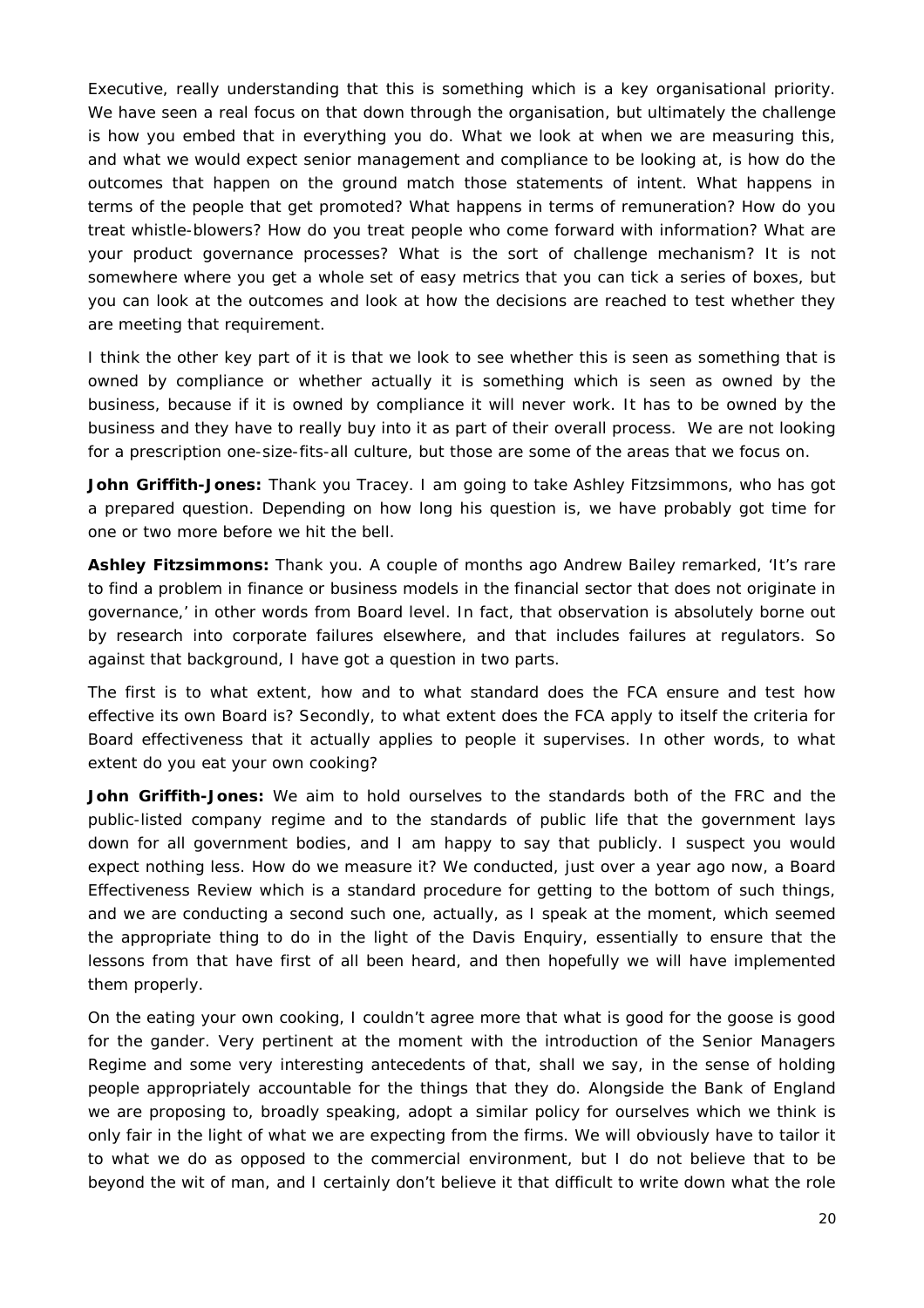and responsibility of myself, starting with me as Chairman, as indeed it is already written down. But we can revisit it to make sure it is to the standard we expect of others.

Okay, so number five.

**Tony Williams:** Thank you. My name is Tony Williams and I am an INED. The introduction of the Senior Managers Regime seems to me, in the City, to be creating a climate of fear amongst many existing INEDs and NEDs. How will people of integrity and skill be attracted to these important roles in the years ahead?

**John Griffith-Jones:** If I may, I will talk about this and my colleagues might wish to chip in. As I am sure everyone in the room is aware, the genesis of the Senior Managers Regime was actually the failure of RBS and HBOS in particular, and the feeling of dissatisfaction that individuals, for whatever reason, did not seem to be held to account for major things that went wrong. But actually, as the PCBS Parliamentary Commission looked at this in more detail – and obviously none of us served on it – I think it is fair to say that they reflected on what was then the Approved Persons Regime and the whole history and actually came up with some pretty compelling arguments. The idea that senior managers were responsible for everything that went on in their organisation, that is quite difficult to argue against, and that it is not unreasonable to have job descriptions or what are called Maps of Responsibility to show who is responsible for what, the tendency unfortunately in the past having been that good things were the preserve of everybody and bad things were the preserve of nobody. So in good faith and in good heart they introduced the arrangements which we have had the obligation to turn into rules, and that has gone pretty well.

The thing that has caused some difficulties is around what is called the Presumption of Responsibility, which applies only to banks, which is where there is an obligation on someone to show that they – the phraseology, which is not entirely legally correct, is Reverse Burden of Proof. But that is certainly the fear that has taken hold, to which you refer. And that arises from it being banks and the banks having been the people who caused the problem in the crisis. But that is the way the law has been written. I think we have been at great pains both to explain what we understand by that, and I think – Andrew Bailey is sitting in the front row here – that we have given as clear a guidance as it is possible to do without precedent to try to reassure people like yourselves that if you do a reasonable job and you understand what you are doing and take your responsibilities seriously, that it is not the case that every time something goes wrong that this stick is going to be wheeled out and it is going to be impossible to essentially prove yourself innocent, which is the fear.

I believe it relies very significantly on the regulator – which will be both of us, but probably particularly us in bad conduct cases – to use this tool with consummate skill and fairness. And we will say that and you will hear us, and not altogether probably believe us on day one, but will judge us more by what we do at this point than what we say. But, for the avoidance of doubt – and we have said it repeatedly – that this is to be used with great care and skill and only where it is appropriate to involve individuals. But where it is appropriate to do so, the previous regime, as you have heard from various questions and answers this morning, has not been completely effective.

At this moment the gong goes, it is 12.00. I would like to thank you all very much for coming this morning. I very sincerely would like to thank those of you who asked questions, both difficult and easy. The whole purpose of having this meeting is to make it abundantly clear to us, and to the world at large, that we are accountable to the public, and that is what this